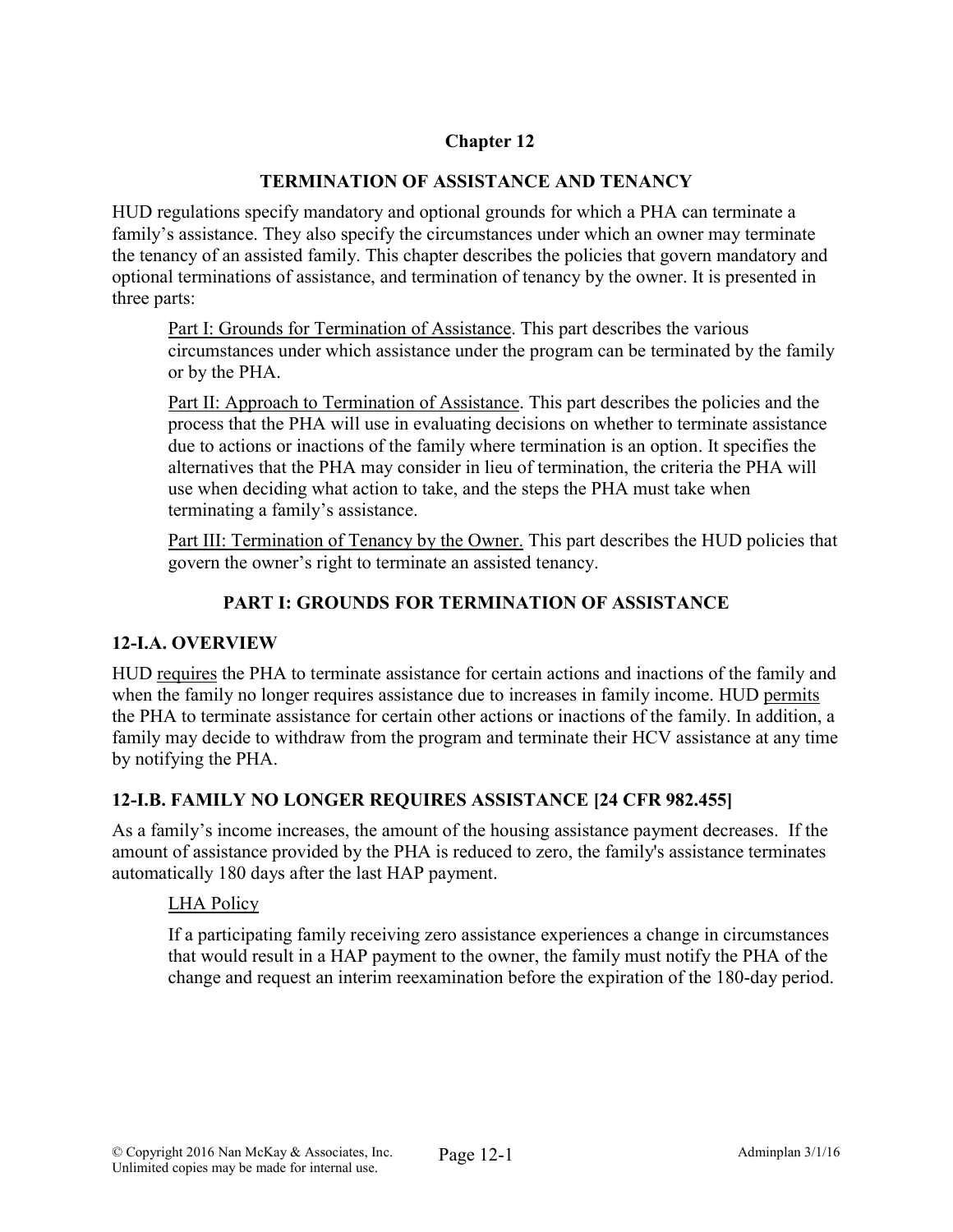# 12-I.C. FAMILY CHOOSES TO TERMINATE ASSISTANCE

The family may request that the PHA terminate housing assistance payments on behalf of the family at any time.

#### LHA Policy

The request to terminate assistance should be made in writing and signed by the head of household, and spouse or cohead if applicable. Before terminating the family's assistance, the PHA will follow the notice requirements in Section 12-II.F.

#### 12-I.D. MANDATORY TERMINATION OF ASSISTANCE

HUD requires the PHA to terminate assistance in the following circumstances.

#### Eviction [24 CFR 982.552(b)(2), 24 CFR 5.2005(c)(1)]

The PHA must terminate assistance whenever a family is evicted from a unit assisted under the HCV program for a serious or repeated violation of the lease. As discussed further in section 12- II.E, incidents of actual or threatened domestic violence, dating violence, sexual assault, or stalking may not be construed as serious or repeated violations of the lease by the victim or threatened victim of such violence or stalking.

#### LHA Policy

A family will be considered *evicted* if the family moves after a legal eviction order has been issued, whether or not physical enforcement of the order was necessary.

If a family moves after the owner has given the family an eviction notice for serious or repeated lease violations but before a legal eviction order has been issued, termination of assistance is not mandatory. In such cases the PHA will determine whether the family has committed serious or repeated violations of the lease based on available evidence and may terminate assistance or take any of the alternative measures described in section 12-II.C. In making its decision, the PHA will consider the factors described in sections 12-II.D and 12-II.E. Upon consideration of such factors, the PHA may, on a case-by-case basis, choose not to terminate assistance.

*Serious and repeated lease violations* will include, but not be limited to, nonpayment of rent, disturbance of neighbors, destruction of property, or living or housekeeping habits that cause damage to the unit or premises and criminal activity. Generally, the criterion to be used will be whether or not the reason for the eviction was the fault of the tenant or guests.

#### Failure to Provide Consent [24 CFR 982.552(b)(3)]

The PHA must terminate assistance if any family member fails to sign and submit any consent form they are required to sign for a regular or interim reexamination. See Chapter 7 for a complete discussion of consent requirements.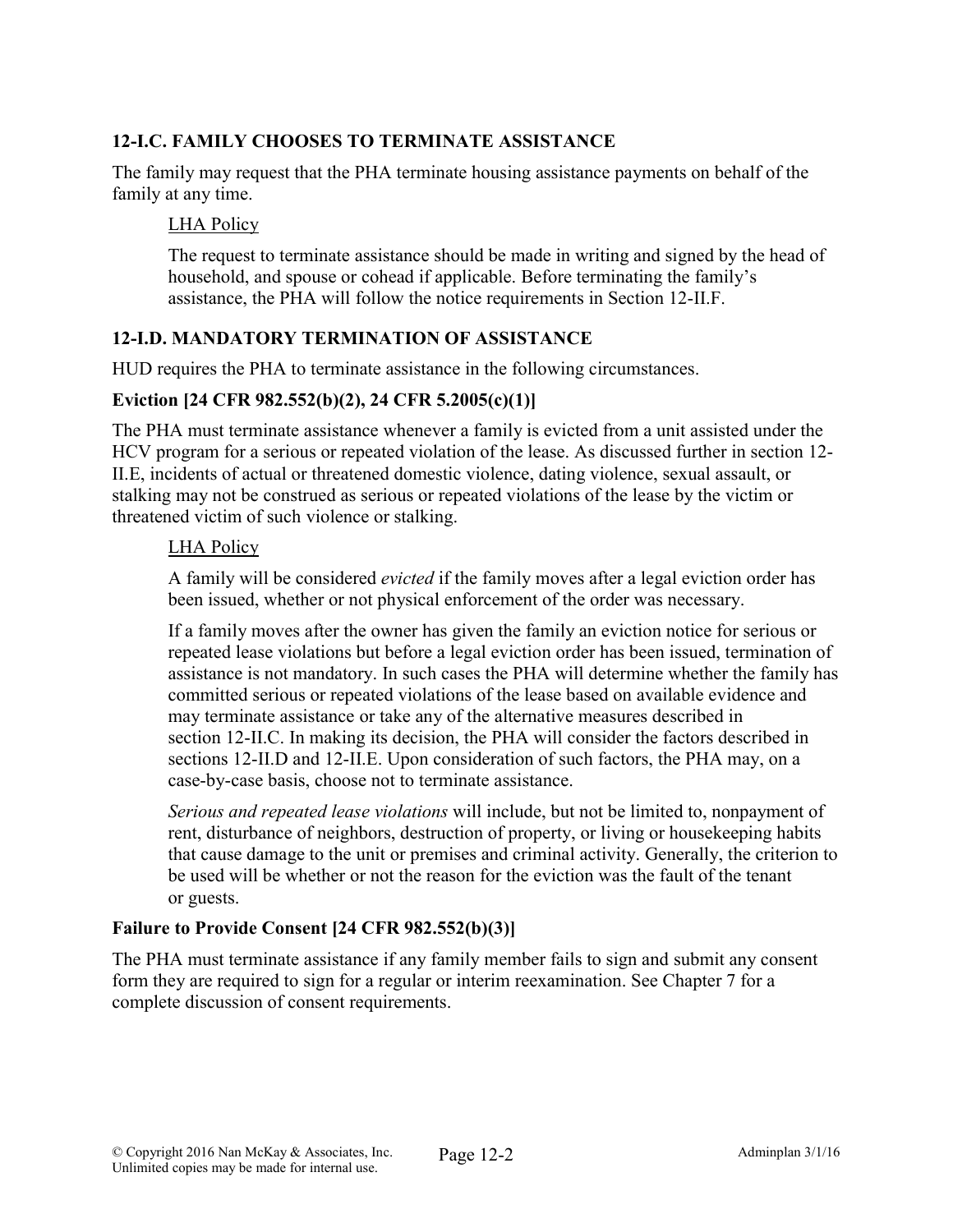### Failure to Document Citizenship [24 CFR 982.552(b)(4) and [24 CFR 5.514(c)]

The PHA must terminate assistance if (1) a family fails to submit required documentation within the required timeframe concerning any family member's citizenship or immigration status; (2) a family submits evidence of citizenship and eligible immigration status in a timely manner, but United States Citizenship and Immigration Services (USCIS) primary and secondary verification does not verify eligible immigration status of the family; or (3) a family member, as determined by the PHA, has knowingly permitted another individual who is not eligible for assistance to reside (on a permanent basis) in the unit.

For (3) above, such termination must be for a period of at least 24 months. This does not apply to ineligible noncitizens already in the household where the family's assistance has been prorated. See Chapter 7 for a complete discussion of documentation requirements.

### Failure to Disclose and Document Social Security Numbers [24 CFR 5.218(c), Notice PIH 2012-10]

The PHA must terminate assistance if a participant family fails to disclose the complete and accurate social security numbers of each household member and the documentation necessary to verify each social security number.

However, if the family is otherwise eligible for continued program assistance, and the PHA determines that the family's failure to meet the SSN disclosure and documentation requirements was due to circumstances that could not have been foreseen and were outside of the family's control, the PHA may defer the family's termination and provide the opportunity to comply with the requirement within a period not to exceed 90 calendar days from the date the PHA determined the family to be noncompliant.

# LHA Policy

The PHA will defer the family's termination and provide the family with the opportunity to comply with the requirement for a period of 90 calendar days for circumstances beyond the participant's control such as delayed processing of the SSN application by the SSA, natural disaster, fire, death in the family, or other emergency, if there is a reasonable likelihood that the participant will be able to disclose an SSN by the deadline.

#### Methamphetamine Manufacture or Production [24 CFR 982.553(b)(1)(ii)]

The PHA must terminate assistance if any household member has ever been convicted of the manufacture or production of methamphetamine on the premises of federally-assisted housing.

#### Lifetime Registered Sex Offenders [Notice PIH 2012-28]

Should a PHA discover that a member of an assisted household was subject to a lifetime registration requirement at admission and was erroneously admitted after June 25, 2001, the PHA must immediately terminate assistance for the household member.

In this situation, the PHA must offer the family the opportunity to remove the ineligible family member from the household. If the family is unwilling to remove that individual from the household, the PHA must terminate assistance for the household.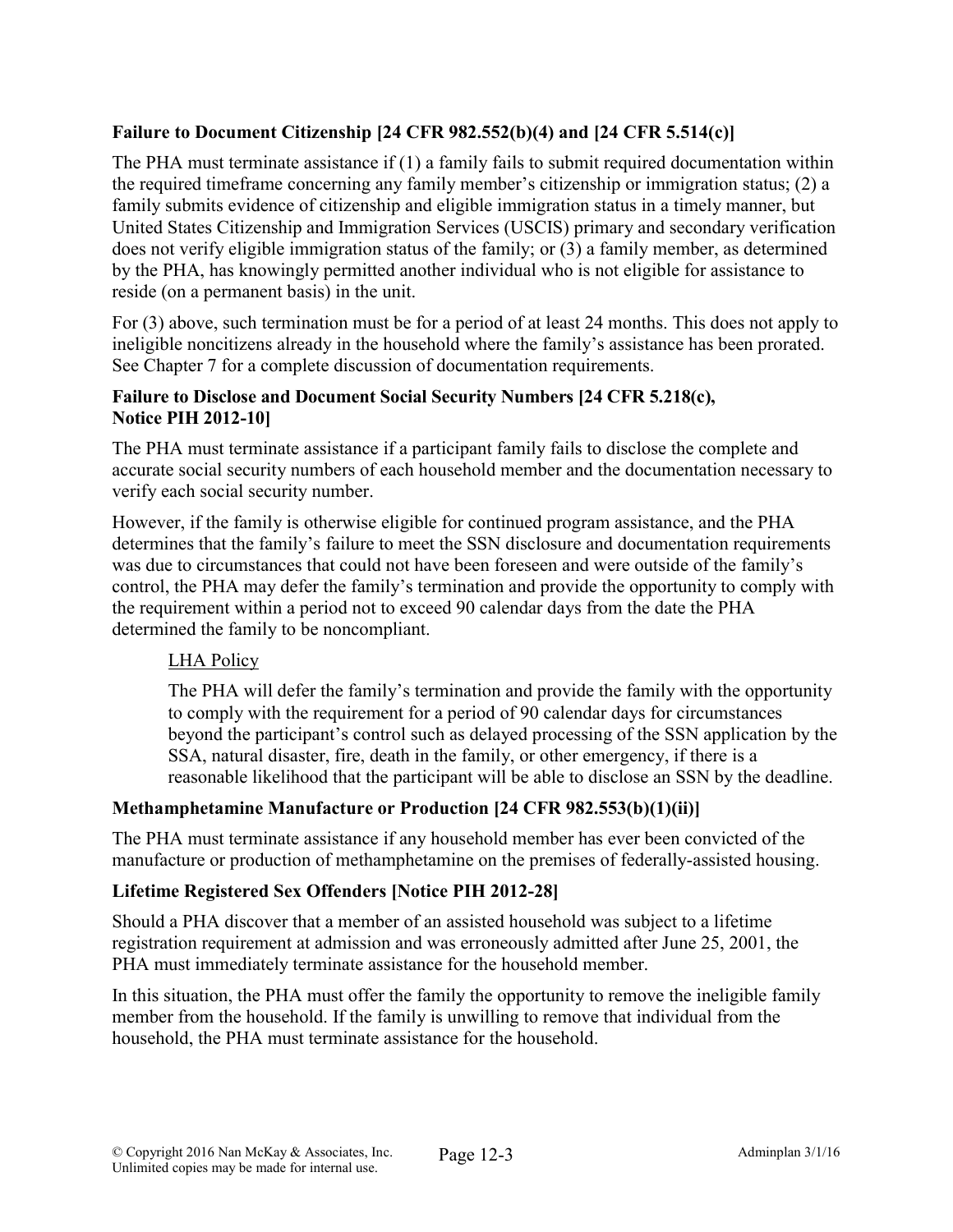### Failure of Students to Meet Ongoing Eligibility Requirements [24 CFR 982.552(b)(5) and FR 4/10/06]

If a student enrolled at an institution of higher education is under the age of 24, is not a veteran, is not married, does not have dependent children, is not residing with his/her parents in an HCV assisted household, and is not a person with disabilities receiving HCV assistance as of November 30, 2005, the PHA must the terminate the student's assistance if, at the time of reexamination, either the student's income or the income of the student's parents (if applicable) exceeds the applicable income limit.

If a participant household consists of both eligible and ineligible students, the eligible students shall not be terminated, but must be issued a voucher to move with continued assistance in accordance with program regulations and PHA policies, or must be given the opportunity to lease in place if the terminated ineligible student members elect to move out of the assisted unit.

# Death of the Sole Family Member [24 CFR 982.311(d) and Notice PIH 2010-9]

The PHA must immediately terminate program assistance for deceased single member households.

# 12-I.E. MANDATORY POLICIES AND OTHER AUTHORIZED TERMINATIONS

### Mandatory Policies [24 CFR 982.553(b) and 982.551(l)]

HUD requires the PHA to establish policies that permit the PHA to terminate assistance if the PHA determines that:

- Any household member is currently engaged in any illegal use of a drug, or has a pattern of illegal drug use that interferes with the health, safety, or right to peaceful enjoyment of the premises by other residents
- Any household member's abuse or pattern of abuse of alcohol may threaten the health, safety, or right to peaceful enjoyment of the premises by other residents
- Any household member has violated the family's obligation not to engage in any drugrelated criminal activity
- Any household member has violated the family's obligation not to engage in violent criminal activity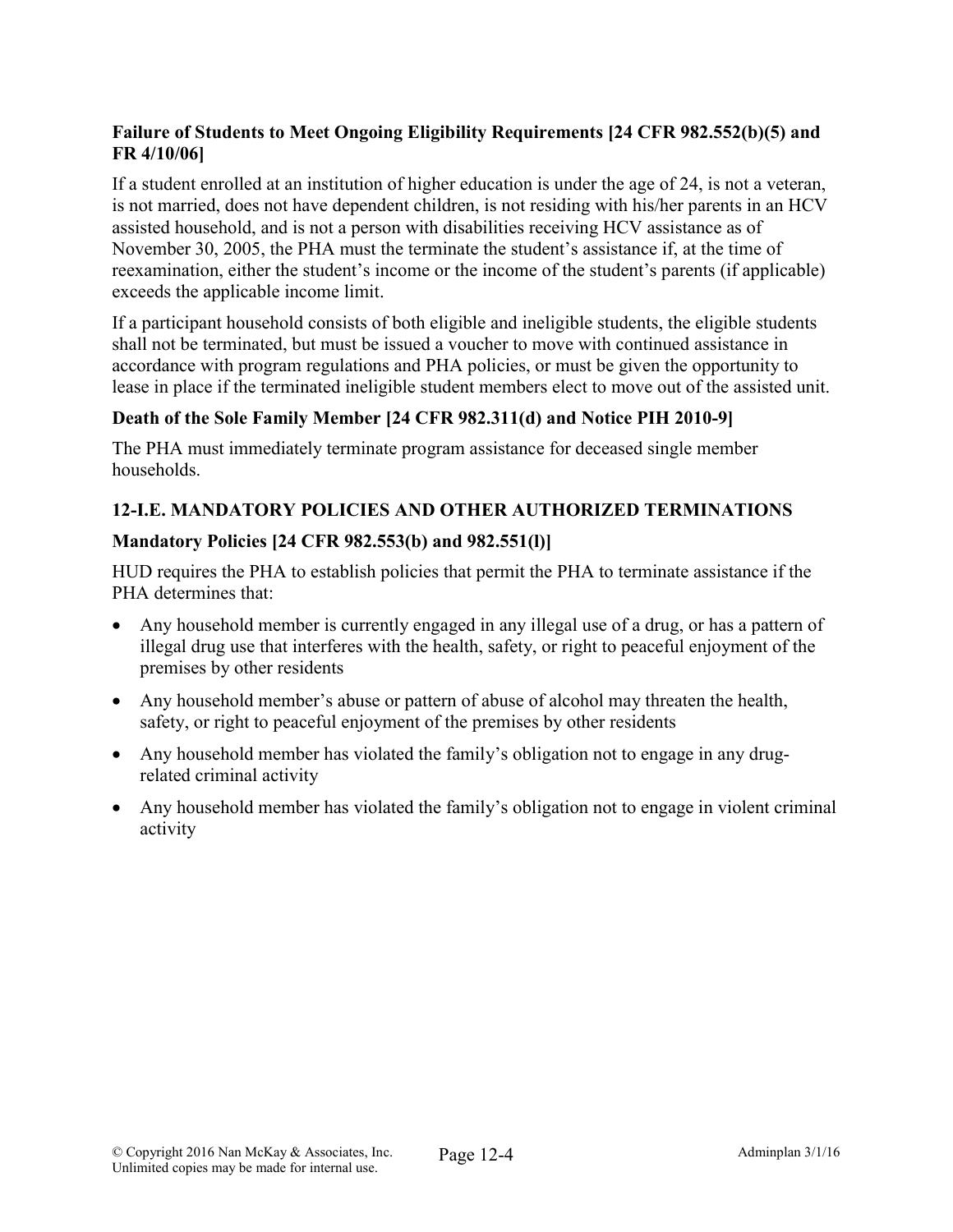#### *Use of Illegal Drugs and Alcohol Abuse*

### LHA Policy

The PHA will terminate a family's assistance if any household member is currently engaged in any illegal use of a drug, or has a pattern of illegal drug use that interferes with the health, safety, or right to peaceful enjoyment of the premises by other residents.

The PHA will terminate assistance if any household member's abuse or pattern of abuse of alcohol threatens the health, safety, or right to peaceful enjoyment of the premises by other residents.

*Currently engaged in* is defined as any use of illegal drugs during the previous six months.

The PHA will consider all credible evidence, including but not limited to, any record of arrests, convictions, or eviction of household members related to the use of illegal drugs or abuse of alcohol.

A record of arrest(s) will not be used as the basis for the termination or proof that the participant engaged in disqualifying criminal activity.

In making its decision to terminate assistance, the PHA will consider alternatives as described in Section 12-II.C and other factors described in Sections 12-II.D and 12-II.E. Upon consideration of such alternatives and factors, the PHA may, on a case-by-case basis, choose not to terminate assistance.

# Drug-Related and Violent Criminal Activity [24 CFR 5.100]

*Drug* means a controlled substance as defined in section 102 of the Controlled Substances Act (21 U.S.C. 802).

*Drug-related criminal activity* is defined by HUD as the illegal manufacture, sale, distribution, or use of a drug, or the possession of a drug with intent to manufacture, sell, distribute or use the drug.

*Violent criminal activity* means any criminal activity that has as one of its elements the use, attempted use, or threatened use of physical force substantial enough to cause, or be reasonably likely to cause, serious bodily injury or property damage.

# LHA Policy

The PHA will terminate a family's assistance if any household member has violated the family's obligation not to engage in any drug-related or violent criminal activity during participation in the HCV program.

The PHA will consider all credible evidence, including but not limited to, any record of arrests and/or convictions of household members related to drug-related or violent criminal activity, and any eviction or notice to evict based on drug-related or violent criminal activity.

A record of arrest(s) will not be used as the basis for the termination or proof that the participant engaged in disqualifying criminal activity.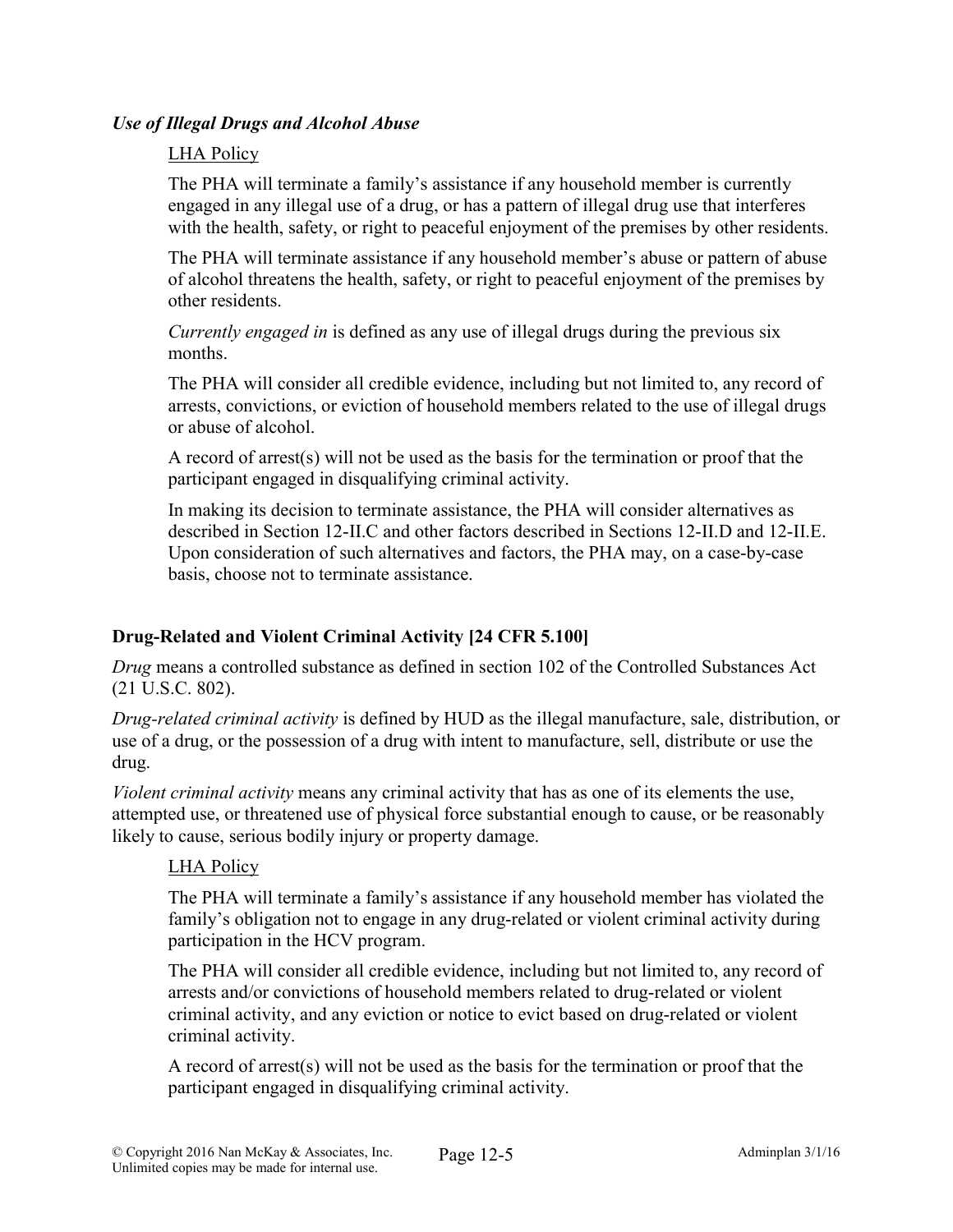In making its decision to terminate assistance, the PHA will consider alternatives as described in Section 12-II.C and other factors described in Sections 12-II.D and 12-II.E. Upon consideration of such alternatives and factors, the PHA may, on a case-by-case basis, choose not to terminate assistance.

Persons evicted from Federally assisted housing because of drug-related criminal activity are ineligible for admission to the Section 8 program for a five (5) year period beginning on the date of such eviction.

Participants will be terminated who have been arrested, convicted or evicted from a unit assisted under the Housing Act of 1937 for drug-related or violent criminal activity within the past one (1) year prior to the date of the notice to terminate assistance, and whose activities have created a disturbance in the building or neighborhood.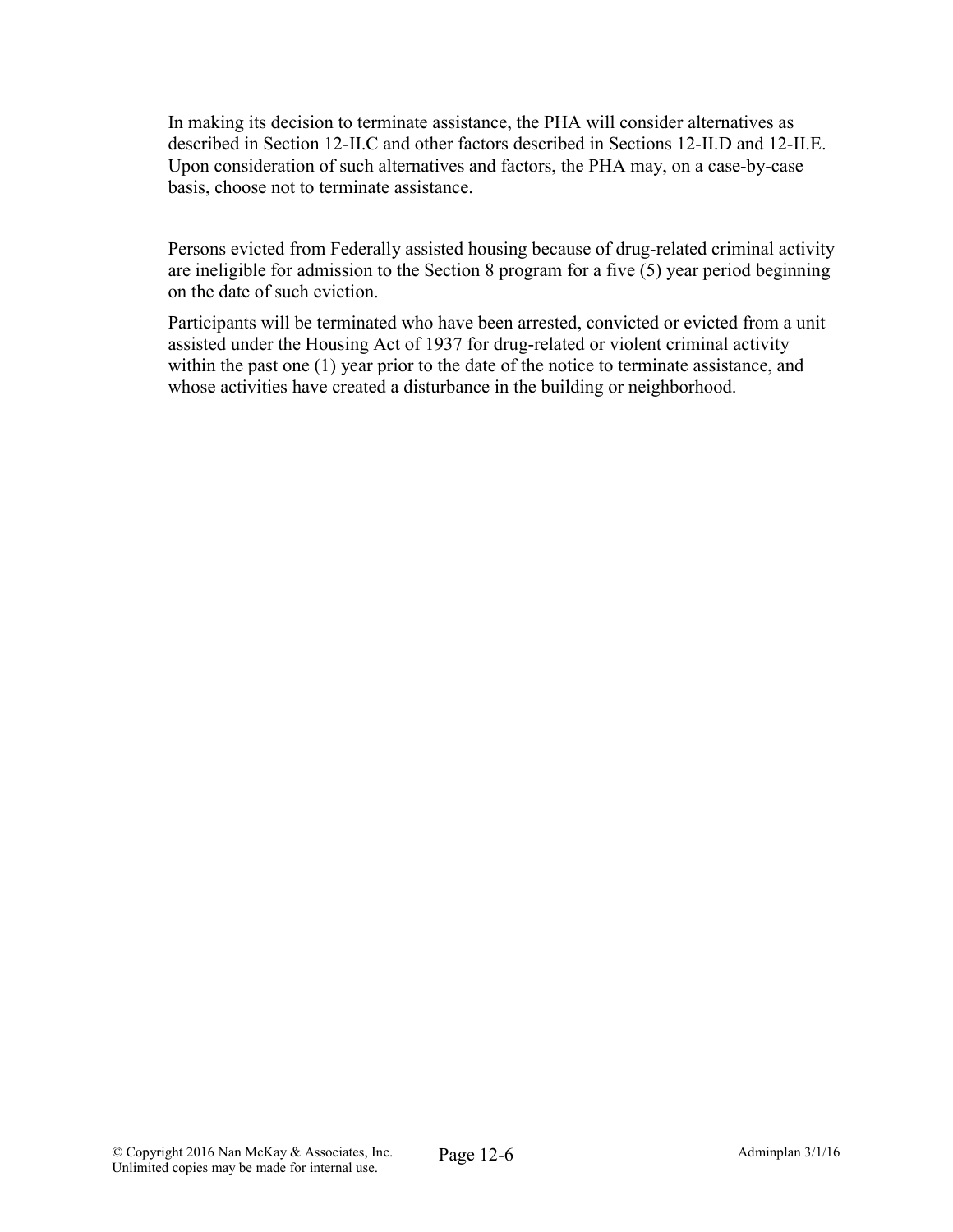#### Other Authorized Reasons for Termination of Assistance [24 CFR 982.552(c), 24 CFR 5.2005(c)]

HUD permits the PHA to terminate assistance under a number of other circumstances. It is left to the discretion of the PHA whether such circumstances in general warrant consideration for the termination of assistance. As discussed further in section 12-II.E, the Violence against Women Act of 2013 explicitly prohibits PHAs from considering incidents of, or criminal activity directly related to, domestic violence, dating violence, sexual assault, or stalking as reasons for terminating the assistance of a victim of such abuse.

#### LHA Policy

The PHA will not terminate a family's assistance because of the family's failure to meet its obligations under the Family Self-Sufficiency program.

The PHA will terminate a family's assistance if:

The family has failed to comply with any family obligations under the program. See Exhibit 12-1 for a listing of family obligations and related PHA policies.

Any family member has been evicted from federally-assisted housing in the last five years.

Any PHA has ever terminated assistance under the program for any member of the family.

Any family member has committed fraud, bribery, or any other corrupt or criminal act in connection with any federal housing program.

The family currently owes rent or other amounts to any PHA in connection with Section 8 or public housing assistance under the 1937 Act.

The family has not reimbursed any PHA for amounts the PHA paid to an owner under a HAP contract for rent, damages to the unit, or other amounts owed by the family under the lease.

The family has breached the terms of a repayment agreement entered into with the PHA.

A family member has engaged in or threatened violent or abusive behavior toward PHA personnel.

*Abusive or violent behavior towards PHA personnel* includes verbal as well as physical abuse or violence. Use of racial epithets, or other language, written or oral, that is customarily used to intimidate may be considered abusive or violent behavior.

*Threatening* refers to oral or written threats or physical gestures that communicate intent to abuse or commit violence.

In making its decision to terminate assistance, the PHA will consider alternatives as described in Section 12-II.C and other factors described in Sections 12-II.D and 12-II.E. Upon consideration of such alternatives and factors, the PHA may, on a case-by-case basis, choose not to terminate assistance.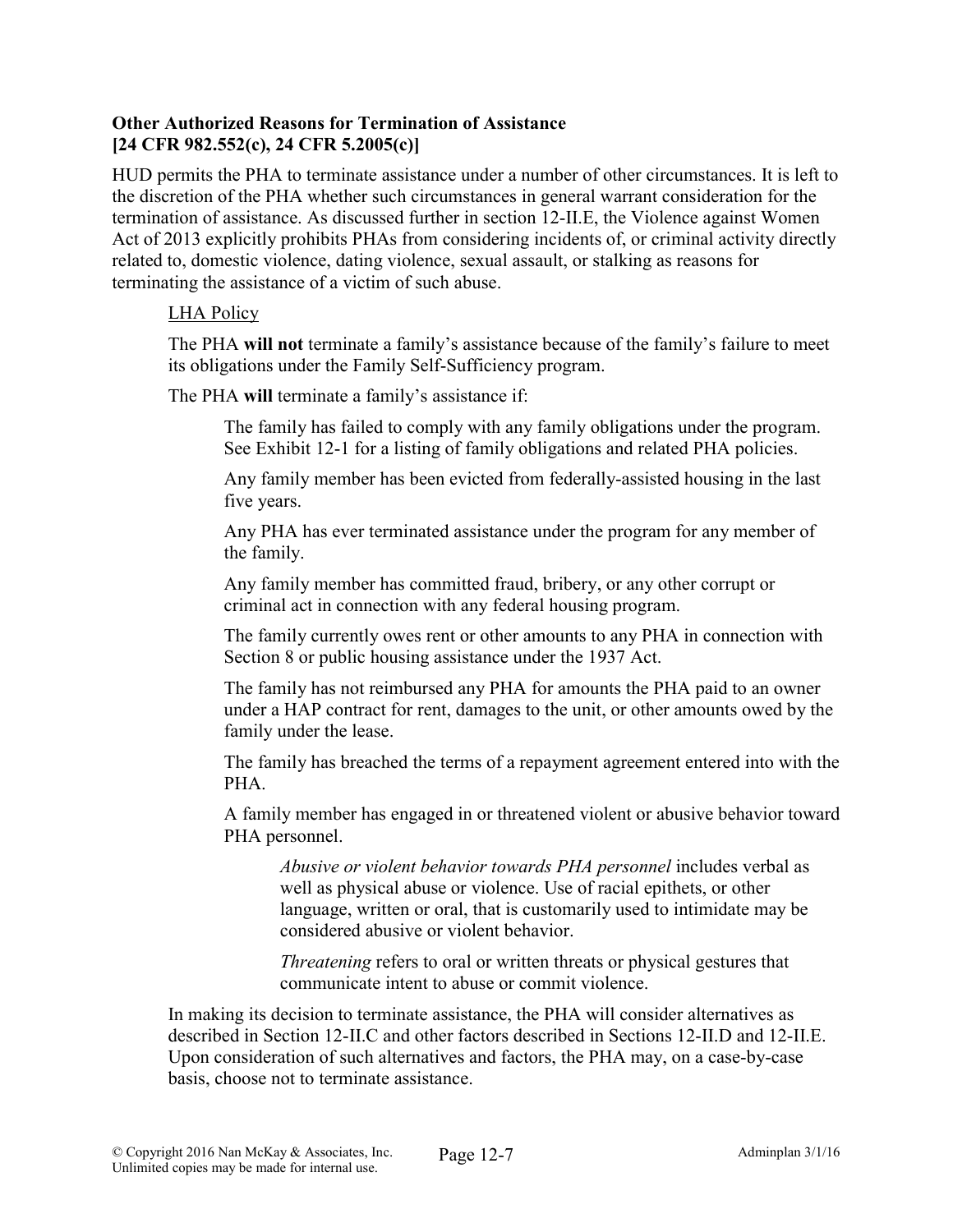### *Family Absence from the Unit [24 CFR 982.312]*

The family may be absent from the unit for brief periods. The PHA must establish a policy on how long the family may be absent from the assisted unit. However, the family may not be absent from the unit for a period of more than 180 consecutive calendar days for any reason. Absence in this context means that no member of the family is residing in the unit.

### LHA Policy

If the family is absent from the unit for more than 180 consecutive calendar days, the family's assistance will be terminated. Notice of termination will be sent in accordance with Section 12-II.F.

#### *Insufficient Funding [24 CFR 982.454]*

The PHA may terminate HAP contracts if the PHA determines, in accordance with HUD requirements, that funding under the consolidated ACC is insufficient to support continued assistance for families in the program.

#### LHA Policy

The PHA will determine whether there is sufficient funding to pay for currently assisted families according to the policies in Part VIII of Chapter 16. If the PHA determines there is a shortage of funding, prior to terminating any HAP contracts, the PHA will determine if any other actions can be taken to reduce program costs.

In the event that the PHA decides to stop issuing vouchers as a result of a funding shortfall, and the PHA is not assisting the required number of special purpose vouchers (NED families, HUD-Veterans Affairs Supportive Housing (VASH) families, and family unification program (FUP) families), when the PHA resumes issuing vouchers, the PHA will issue vouchers first to the special purpose voucher families on its waiting list until it has reached the required number of special purpose vouchers, when applicable.

If after implementing all reasonable cost cutting measures there is not enough funding available to provide continued assistance for current participants, the PHA will terminate HAP contracts as a last resort.

Prior to terminating any HAP contracts, the PHA will inform the local HUD field office. The PHA will terminate the minimum number needed in order to reduce HAP costs to a level within the PHA's annual budget authority.

If the PHA must terminate HAP contracts due to insufficient funding, the PHA will do so in accordance with the following criteria and instructions:

Families comprising the required number of special purpose vouchers, including nonelderly disabled (NED), HUD-Veteran's Affairs Supportive Housing (HUD-VASH), and family unification program (FUP) will be the last to be terminated.

#### *[Insert additional criteria and instructions for HAP terminations due to insufficient funding]*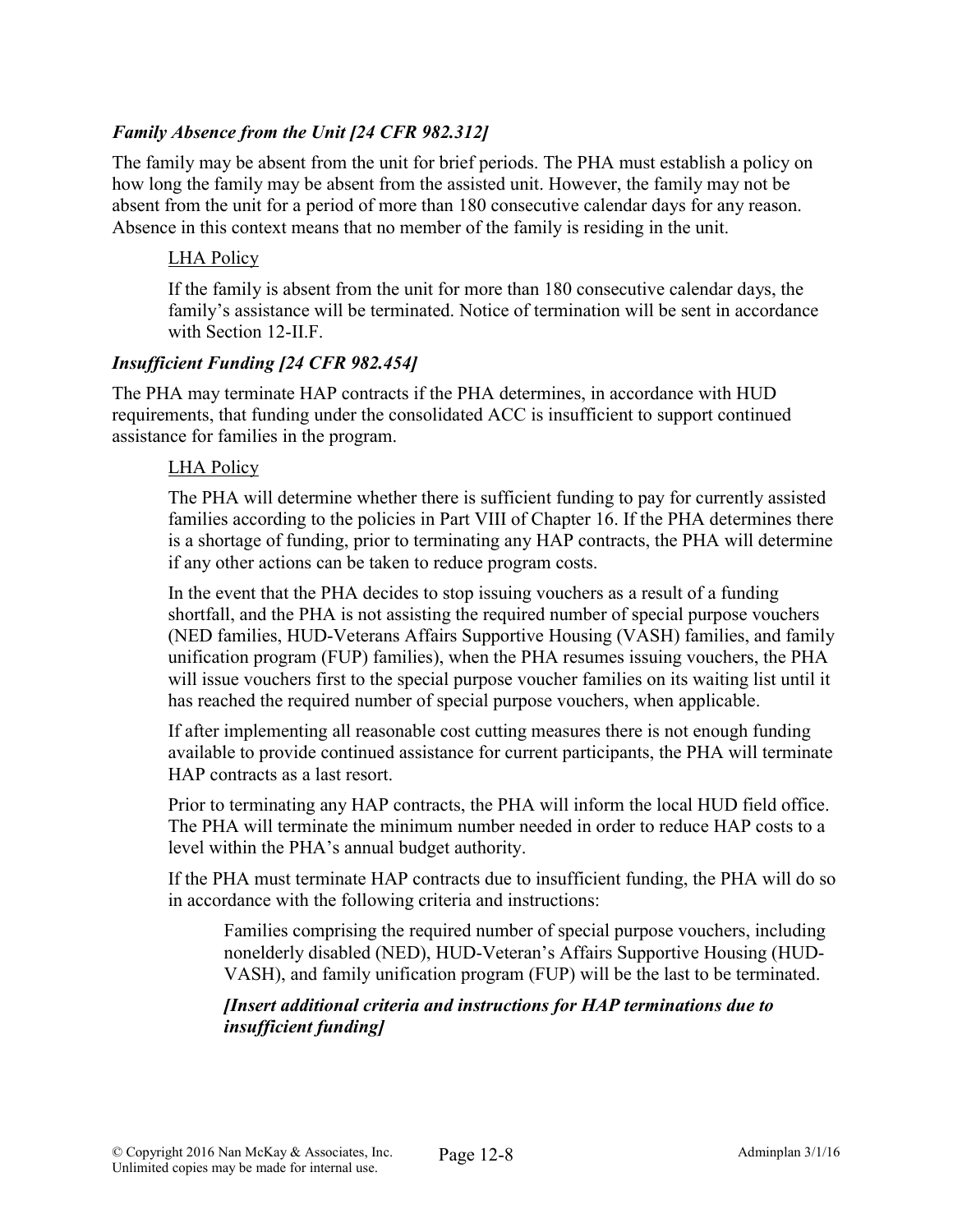### PART II: APPROACH TO TERMINATION OF ASSISTANCE

#### 12-II.A. OVERVIEW

The PHA is required by regulation to terminate a family's assistance for certain actions or inactions of the family. For other types of actions or inactions of the family, the regulations give the PHA the authority to either terminate the family's assistance or to take another action. This part discusses the various actions the PHA may choose to take when it has discretion, and outlines the criteria the PHA will use to make its decision about whether or not to terminate assistance. It also specifies the requirements for the notification to the family of the PHA's intent to terminate assistance.

# 12-II.B. METHOD OF TERMINATION [24 CFR 982.552(a)(3)]

Termination of assistance for a participant may include any or all of the following:

- Terminating housing assistance payments under a current HAP contract,
- Refusing to enter into a new HAP contract or approve a lease, or
- Refusing to process a request for or to provide assistance under portability procedures.

### 12-II.C. ALTERNATIVES TO TERMINATION OF ASSISTANCE

#### Change in Household Composition

As a condition of continued assistance, the PHA may require that any household member who participated in or was responsible for an offense no longer resides in the unit [24 CFR 982.552(c)(2)(ii)].

#### LHA Policy

As a condition of continued assistance, the head of household must certify that the culpable family member has vacated the unit and will not be permitted to visit or to stay as a guest in the assisted unit. The family must present evidence of the former family member's current address upon PHA request.

#### Repayment of Family Debts

#### LHA Policy

If a family owes amounts to the PHA, as a condition of continued assistance, the PHA will require the family to repay the full amount or to enter into a repayment agreement, within 30 days of receiving notice from the PHA of the amount owed. See Chapter 16 for policies on repayment agreements.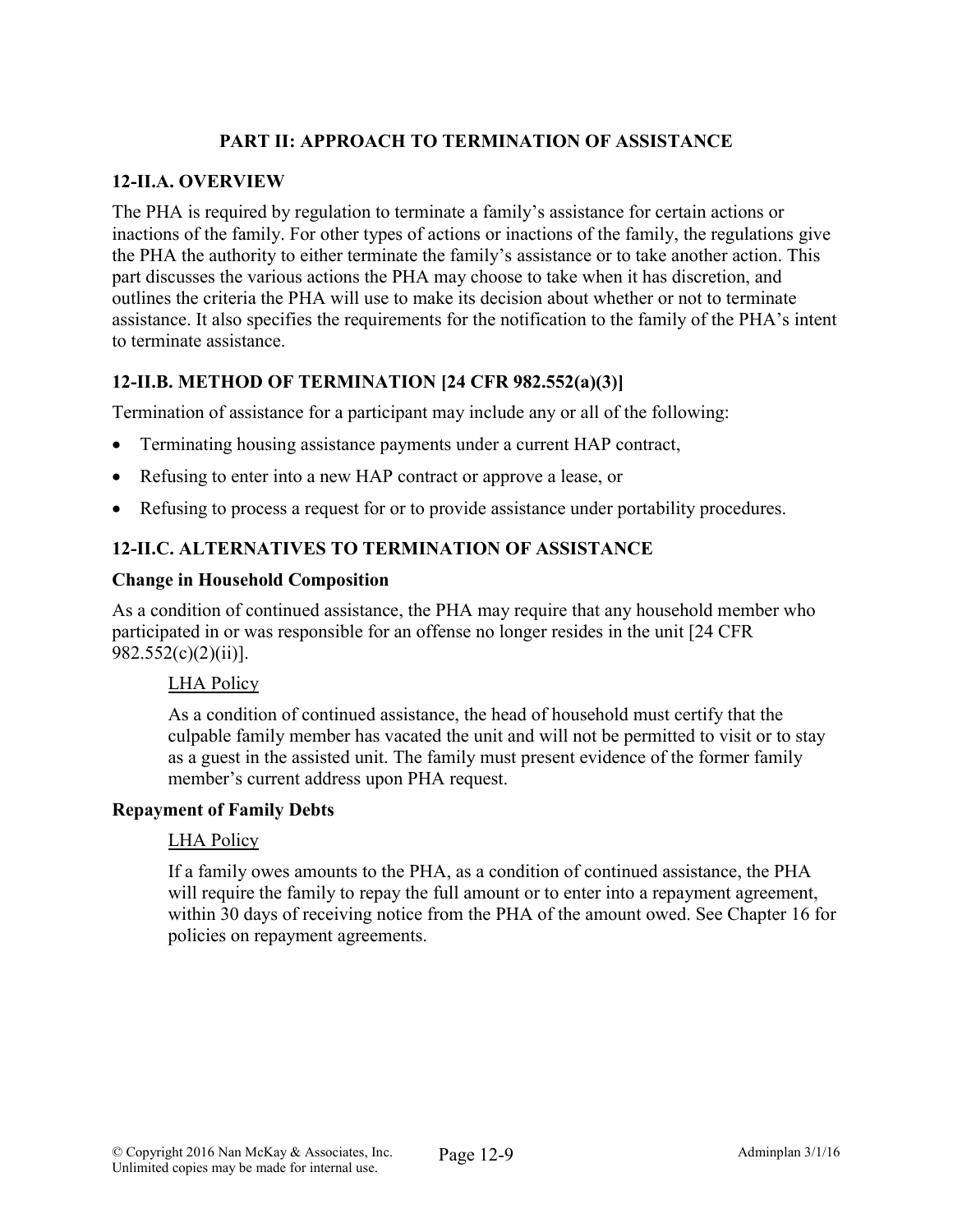# 12-II.D. CRITERIA FOR DECIDING TO TERMINATE ASSISTANCE

#### Evidence

For criminal activity, HUD permits the PHA to terminate assistance if a *preponderance of the evidence* indicates that a household member has engaged in the activity, regardless of whether the household member has been arrested or convicted [24 CFR 982.553(c)].

### LHA Policy

The PHA will use the concept of the preponderance of the evidence as the standard for making all termination decisions.

*Preponderance of the evidence* is defined as evidence which is of greater weight or more convincing than the evidence which is offered in opposition to it; that is, evidence which as a whole shows that the fact sought to be proved is more probable than not. Preponderance of the evidence may not be determined by the number of witnesses, but by

the greater weight of all evidence

### Consideration of Circumstances [24 CFR 982.552(c)(2)(i)]

The PHA is permitted, but not required, to consider all relevant circumstances when determining whether a family's assistance should be terminated.

#### LHA Policy

The PHA will consider the following facts and circumstances when making its decision to terminate assistance:

The seriousness of the case, especially with respect to how it would affect other residents' safety or property

The effects that termination of assistance may have on other members of the family who were not involved in the action or failure to act

The extent of participation or culpability of individual family members, including whether the culpable family member is a minor or a person with disabilities or (as discussed further in section 12-II.E) a victim of domestic violence, dating violence, sexual assault or stalking

The length of time since the violation occurred, including the age of the individual at the time of the conduct, as well as the family's recent history and the likelihood of favorable conduct in the future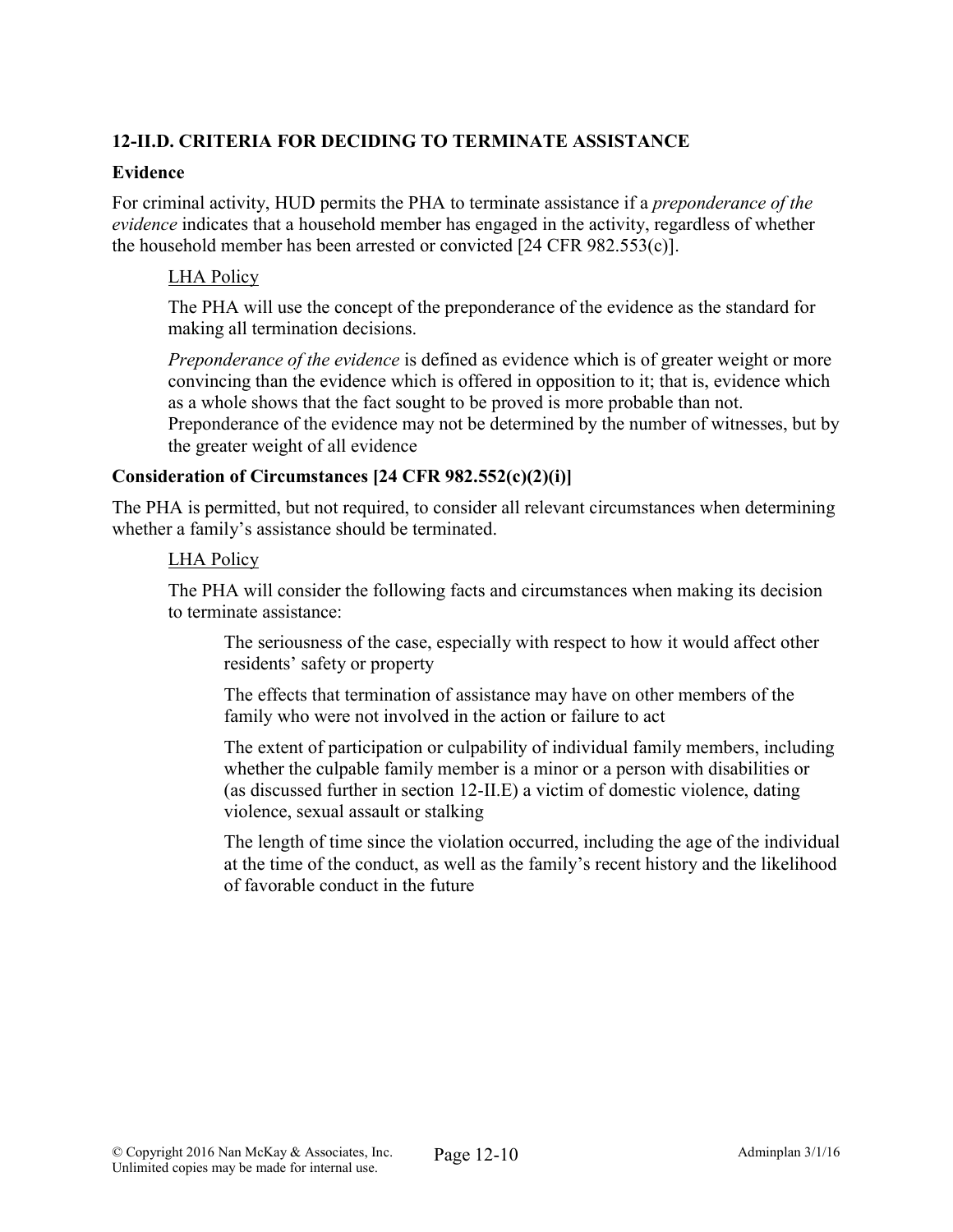While a record of arrest(s) will not be used as the basis for termination, an arrest may, however, trigger an investigation to determine whether the participant actually engaged in disqualifying criminal activity. As part of its investigation, the PHA may obtain the police report associated with the arrest and consider the reported circumstances of the arrest. The PHA may also consider:

Any statements made by witnesses or the participant not included in the police report

Whether criminal charges were filed

Whether, if filed, criminal charges were abandoned, dismissed, not prosecuted, or ultimately resulted in an acquittal

Any other evidence relevant to determining whether or not the participant engaged in disqualifying activity

Evidence of criminal conduct will be considered if it indicates a demonstrable risk to safety and/or property

In the case of drug or alcohol abuse, whether the culpable household member is participating in or has successfully completed a supervised drug or alcohol rehabilitation program or has otherwise been rehabilitated successfully

The PHA will require the participant to submit evidence of the household member's current participation in or successful completion of a supervised drug or alcohol rehabilitation program, or evidence of otherwise having been rehabilitated successfully.

In the case of program abuse, the dollar amount of the overpaid assistance and whether or not a false certification was signed by the family

### Reasonable Accommodation [24 CFR 982.552(c)(2)(iv)]

If the family includes a person with disabilities, the PHA's decision to terminate the family's assistance is subject to consideration of reasonable accommodation in accordance with 24 CFR Part 8

#### LHA Policy

If a family indicates that the behavior of a family member with a disability is the reason for a proposed termination of assistance, the PHA will determine whether the behavior is related to the disability. If so, upon the family's request, the PHA will determine whether alternative measures are appropriate as a reasonable accommodation. The PHA will only consider accommodations that can reasonably be expected to address the behavior that is the basis of the proposed termination of assistance. See Chapter 2 for a discussion of reasonable accommodation.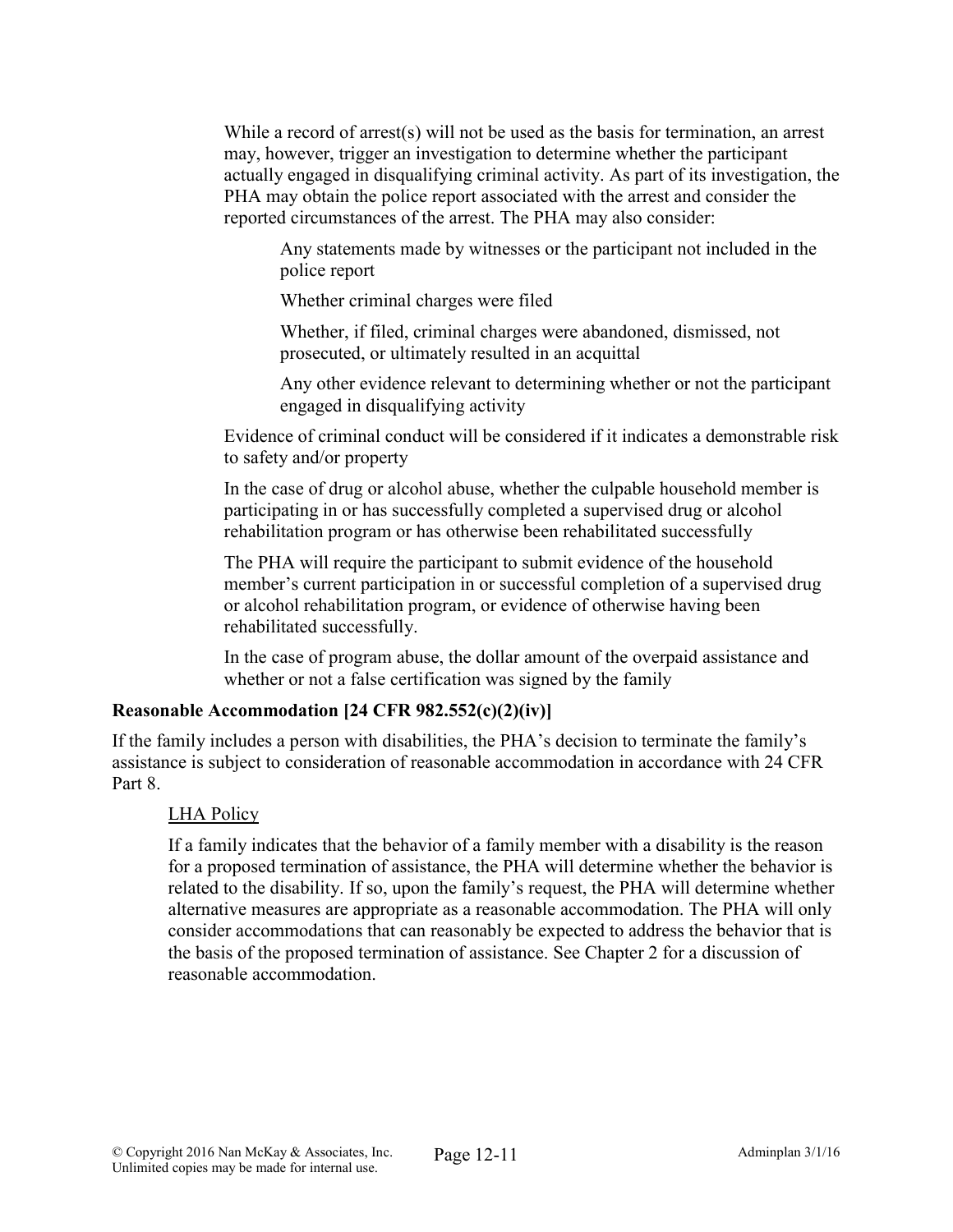### 12-II.E. TERMINATIONS RELATED TO DOMESTIC VIOLENCE, DATING VIOLENCE, SEXUAL ASSAULT OR STALKING

This section describes the protections against termination of assistance that the Violence against Women Act of 2013 (VAWA) provides for victims of domestic violence, dating violence, sexual assault and stalking. For general VAWA requirements, key VAWA definitions, and PHA policies pertaining to notification, documentation, and confidentiality, see section 16-IX of this plan.

# VAWA Protections against Termination

VAWA provides four specific protections against termination of HCV assistance for victims of domestic violence, dating violence, sexual assault or stalking. (*Note:* The second, third, and fourth protections also apply to terminations of tenancy or occupancy by owners participating in the HCV program, as do the limitations discussed under the next heading.)

First, VAWA provides that a PHA may not terminate assistance to a family that moves out of an assisted unit in violation of the lease, with or without prior notification to the PHA, if the move occurred to protect the health or safety of a family member who is or has been the victim of domestic violence, dating violence, sexual assault or stalking and who reasonably believed he or she was imminently threatened by harm from further violence if he or she remained in the unit [24 CFR 982.354(b)(4)].

Second, it provides that an incident or incidents of actual or threatened domestic violence, dating violence, sexual assault or stalking may not be construed either as a serious or repeated lease violation by the victim or as good cause to terminate the assistance of the victim [24 CFR  $5.2005(c)(1)$ ].

Third, it provides that criminal activity directly related to domestic violence, dating violence, sexual assault or stalking may not be construed as cause for terminating the assistance of a tenant if a member of the tenant's household, a guest, or another person under the tenant's control is the one engaging in the criminal activity and the tenant or affiliated individual or other individual is the actual or threatened victim of the domestic violence, dating violence, or stalking [24 CFR 5.2005(c)(2)].

Fourth, it gives PHAs the authority to terminate assistance to any tenant or lawful occupant who engages in criminal acts of physical violence against family members or others without terminating assistance to, or otherwise penalizing, the victim of the violence [24 CFR 5.2009(a)].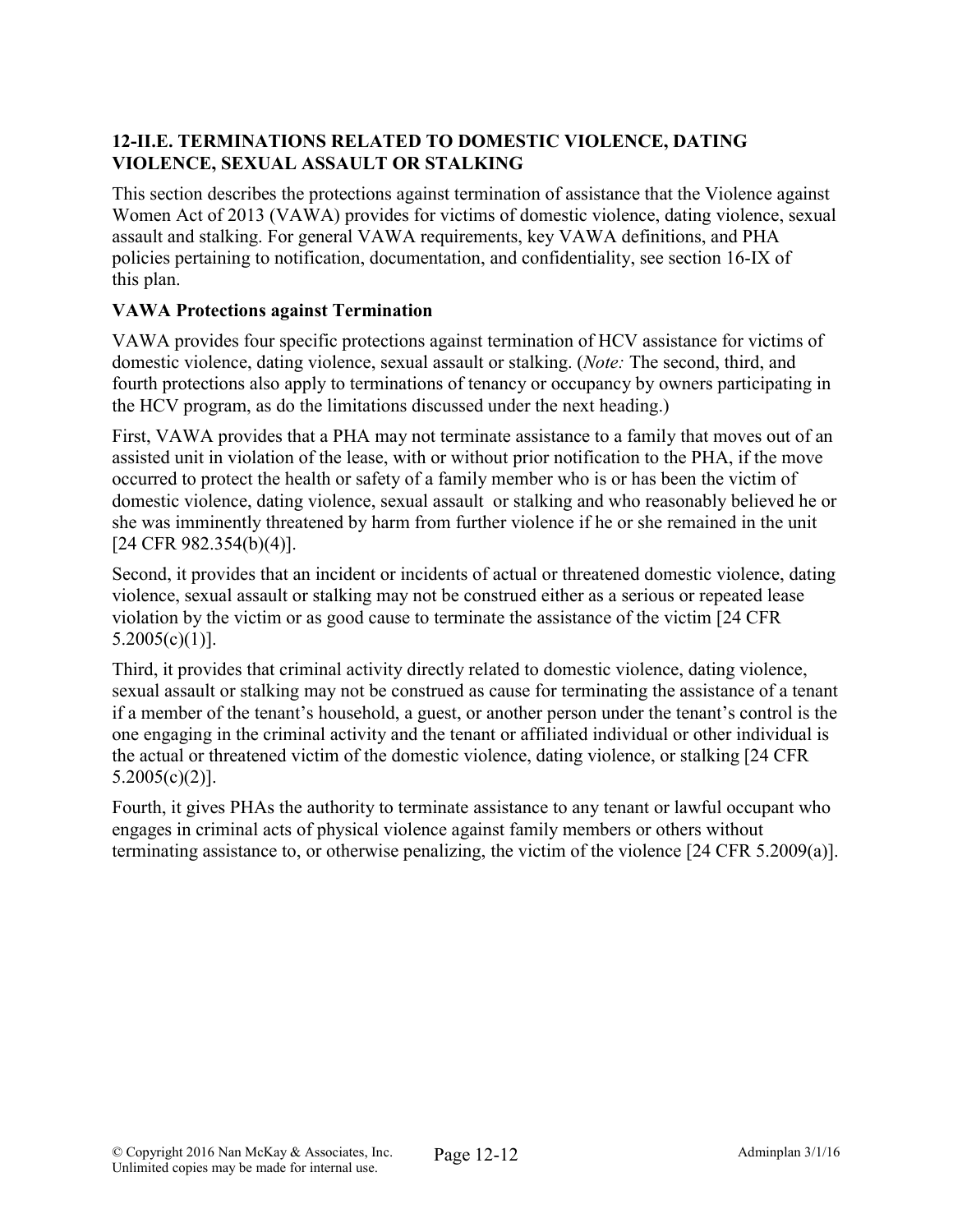### Limitations on VAWA Protections [24 CFR 5.2005(d) and (e)]

VAWA does not limit the authority of a PHA to terminate the assistance of a victim of abuse for reasons unrelated to domestic violence, dating violence, sexual assault or stalking so long as the PHA does not subject the victim to a more demanding standard than it applies to other program participants [24 CFR 5.2005(d)(1)].

Likewise, VAWA does not limit the authority of a PHA to terminate the assistance of a victim of domestic violence, dating violence, sexual assault or stalking if the PHA can demonstrate an actual and imminent threat to other tenants or those employed at or providing service to the assisted property if the victim is not terminated from assistance [24 CFR 5.2005(d)(2)].

HUD regulations define *actual and imminent threat* to mean words, gestures, actions, or other indicators of a physical threat that (a) is real, (b) would occur within an immediate time frame, and (c) could result in death or serious bodily harm [24 CFR 5.2005(d)(2) and (e)]. In determining whether an individual would pose an actual and imminent threat, the factors to be considered include:

- The duration of the risk
- The nature and severity of the potential harm
- The likelihood that the potential harm will occur
- The length of time before the potential harm would occur  $[24 \text{ CFR } 5.2005(e)]$

Even when a victim poses an actual and imminent threat, however, HUD regulations authorize a PHA to terminate the victim's assistance "only when there are no other actions that could be taken to reduce or eliminate the threat"  $[24 \text{ CFR } 5.2005 \text{ (d)}(3)]$ .

#### LHA Policy

In determining whether a program participant who is a victim of domestic violence, dating violence, sexual assault or stalking is an actual and imminent threat to other tenants or those employed at or providing service to a property, the PHA will consider the following, and any other relevant, factors:

Whether the threat is toward an employee or tenant other than the victim of domestic violence, dating violence, sexual assault or stalking

Whether the threat is a physical danger beyond a speculative threat

Whether the threat is likely to happen within a short period of time

Whether the threat to other tenants or employees can be eliminated in some other way, such as by helping the victim relocate to a confidential location or seeking a legal remedy to prevent the perpetrator from acting on the threat

If the participant wishes to contest the PHA's determination that he or she is an actual and imminent threat to other tenants or employees, the participant may do so as part of the informal hearing.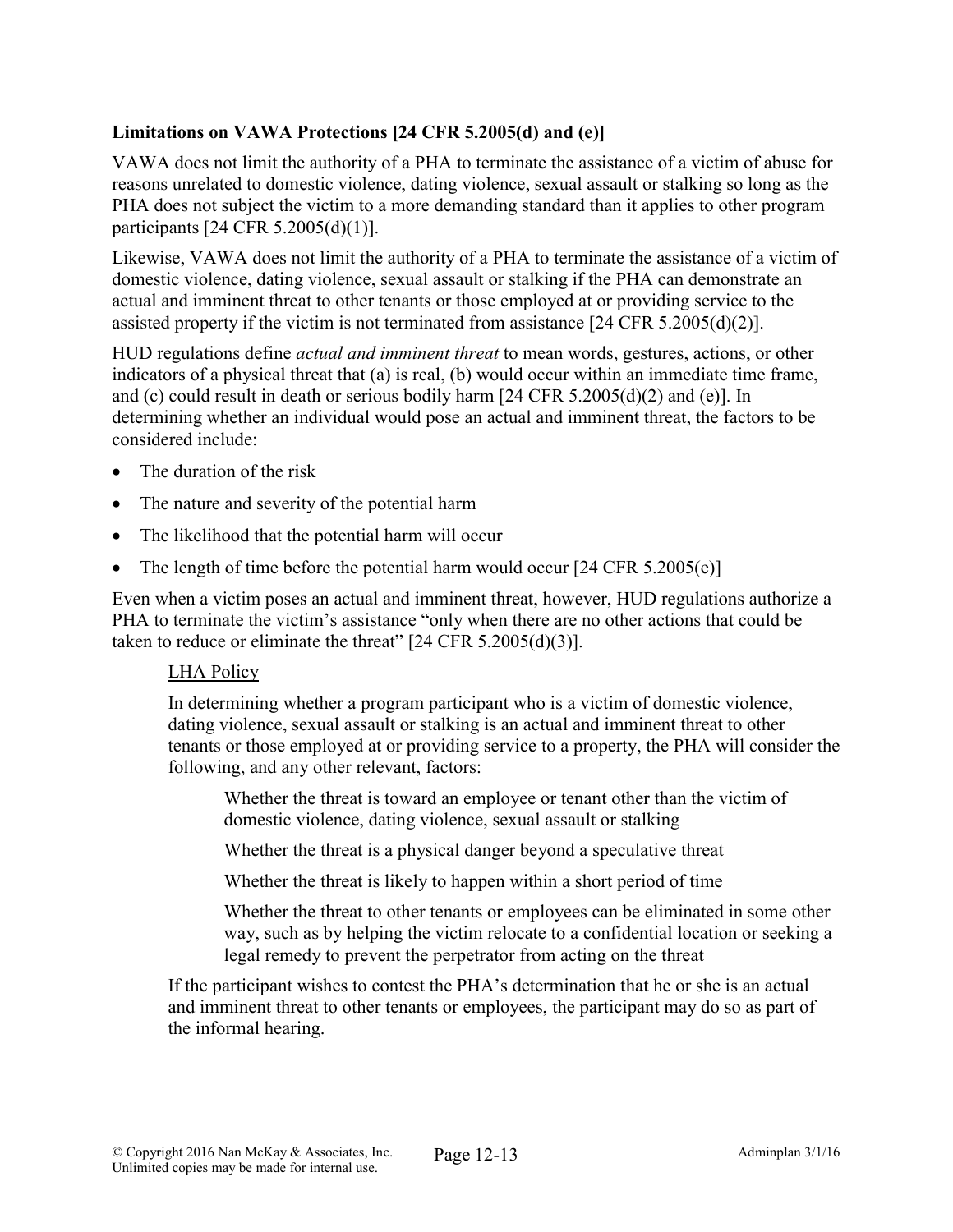### Documentation of Abuse [24 CFR 5.2007]

### LHA Policy

When an individual facing termination of assistance for reasons related to domestic violence, dating violence, sexual assault or stalking claims protection under VAWA, the PHA will request that the individual provide documentation supporting the claim in accordance with the policies in section 16-IX.D of this plan.

The PHA reserves the right to waive the documentation requirement if it determines that a statement or other corroborating evidence from the individual will suffice. In such cases the PHA will document the waiver in the individual's file.

#### Terminating the Assistance of a Domestic Violence Perpetrator

Although VAWA provides protection against termination of assistance for victims of domestic violence, it does not provide such protection for perpetrators. VAWA gives the PHA the explicit authority to "terminate assistance to any individual who is a tenant or lawful occupant and who engages in criminal acts of physical violence against family members or others" without terminating assistance to "or otherwise penalizing the victim of such violence who is also a tenant or lawful occupant" [24 CFR 5.2009(a)]. This authority is not dependent on a bifurcated lease or other eviction action by an owner against an individual family member. Further, this authority supersedes any local, state, or other federal law to the contrary. However, if the PHA chooses to exercise this authority, it must follow any procedures prescribed by HUD or by applicable local, state, or federal law regarding termination of assistance. This means that the PHA must follow the same rules when terminating assistance to an individual as it would when terminating the assistance of an entire family [3/16/07 *Federal Register* notice on the applicability of VAWA to HUD programs].

#### LHA Policy

The PHA will terminate assistance to a family member if the PHA determines that the family member has committed criminal acts of physical violence against other family members or others. This action will not affect the assistance of the remaining, nonculpable family members.

In making its decision, the PHA will consider all credible evidence, including, but not limited to, a signed certification (form HUD-5382) or other documentation of abuse submitted to the PHA by the victim in accordance with this section and section 16-IX.D. The PHA will also consider the factors in section 12-II.D. Upon such consideration, the PHA may, on a case-by-case basis, choose not to terminate the assistance of the culpable family member.

If the PHA does terminate the assistance of the culpable family member, it will do so in accordance with applicable law, HUD regulations, and the policies in this plan.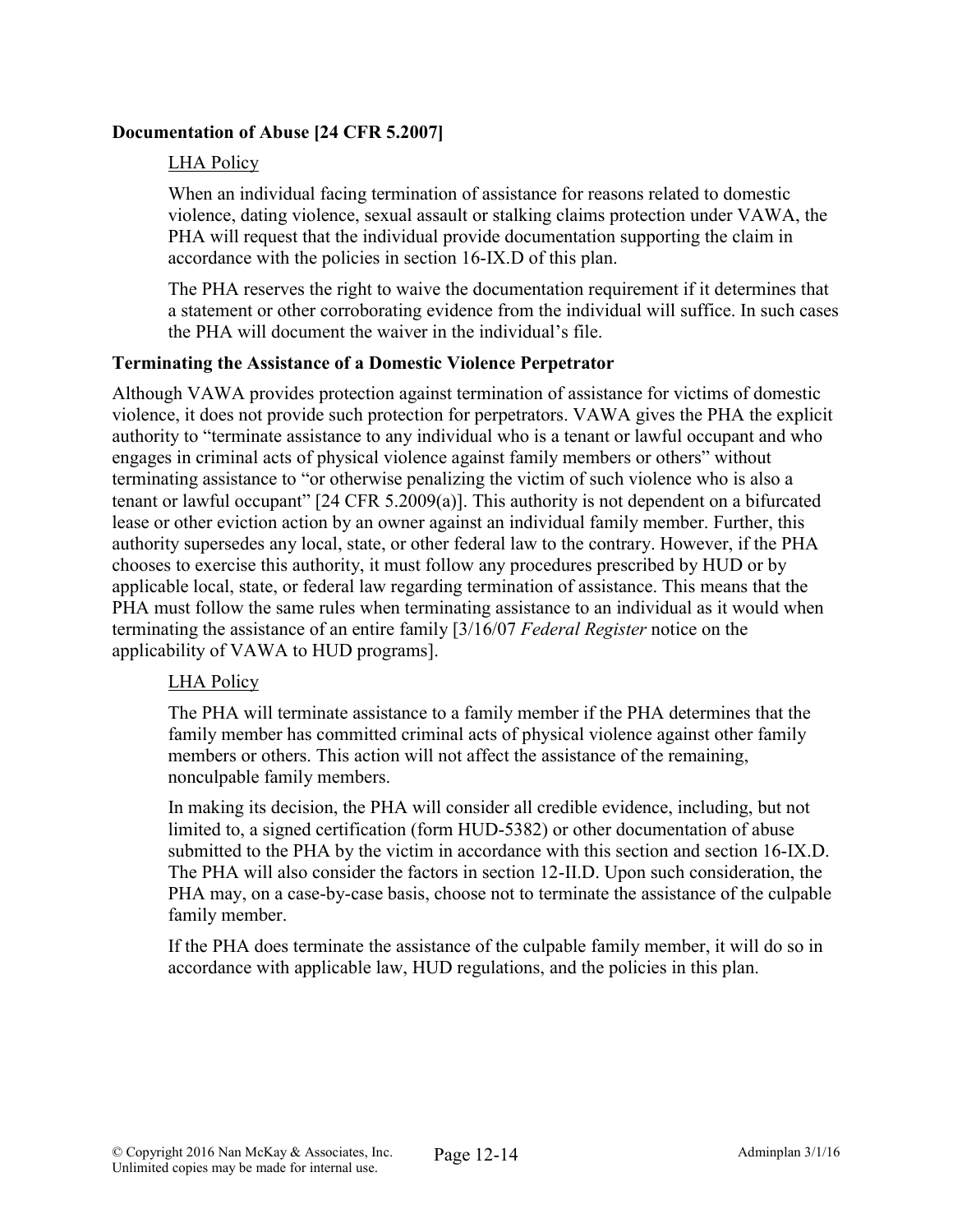### 12-II.F. TERMINATION NOTICE

HUD regulations require PHAs to provide written notice of termination of assistance to a family only when the family is entitled to an informal hearing. However, since the family's HAP contract and lease will also terminate when the family's assistance terminates [form HUD-52641], it is a good business practice to provide written notification to both owner and family anytime assistance will be terminated, whether voluntarily or involuntarily.

#### LHA Policy

Whenever a family's assistance will be terminated, the PHA will send a written notice of termination to the family and to the owner. The PHA will also send a form HUD-50066 to the family with the termination notice. The notice will state the date on which the termination will become effective. This date generally will be at least 30 calendar days following the date of the termination notice, but exceptions will be made whenever HUD rules, other PHA policies, or the circumstances surrounding the termination require.

When the PHA notifies an owner that a family's assistance will be terminated, the PHA will, if appropriate, advise the owner of his/her right to offer the family a separate, unassisted lease.

If a family whose assistance is being terminated is entitled to an informal hearing, the notice of termination that the PHA sends to the family must meet the additional HUD and PHA notice requirements discussed in section 16-III.C of this plan. VAWA 2013 expands notification requirements to require PHAs to provide notice of VAWA rights and the HUD 50066 form whena PHA terminates a household's housing benefits.

#### LHA Policy

Whenever the PHA decides to terminate a family's assistance because of the family's action or failure to act, the PHA will include in its termination notice the VAWA information described in section 16-IX.C of this plan and a form HUD-5382. The PHA will request in writing that a family member wishing to claim protection under VAWA notify the PHA within 14 business days.

Still other notice requirements apply in two situations:

- If a criminal record is the basis of a family's termination, the PHA must provide a copy of the record to the subject of the record and the tenant so that they have an opportunity to dispute the accuracy and relevance of the record [24 CFR 982.553(d)(2)].
- If immigration status is the basis of a family's termination, as discussed in section 12-I.D, the special notice requirements in section 16-III.D must be followed.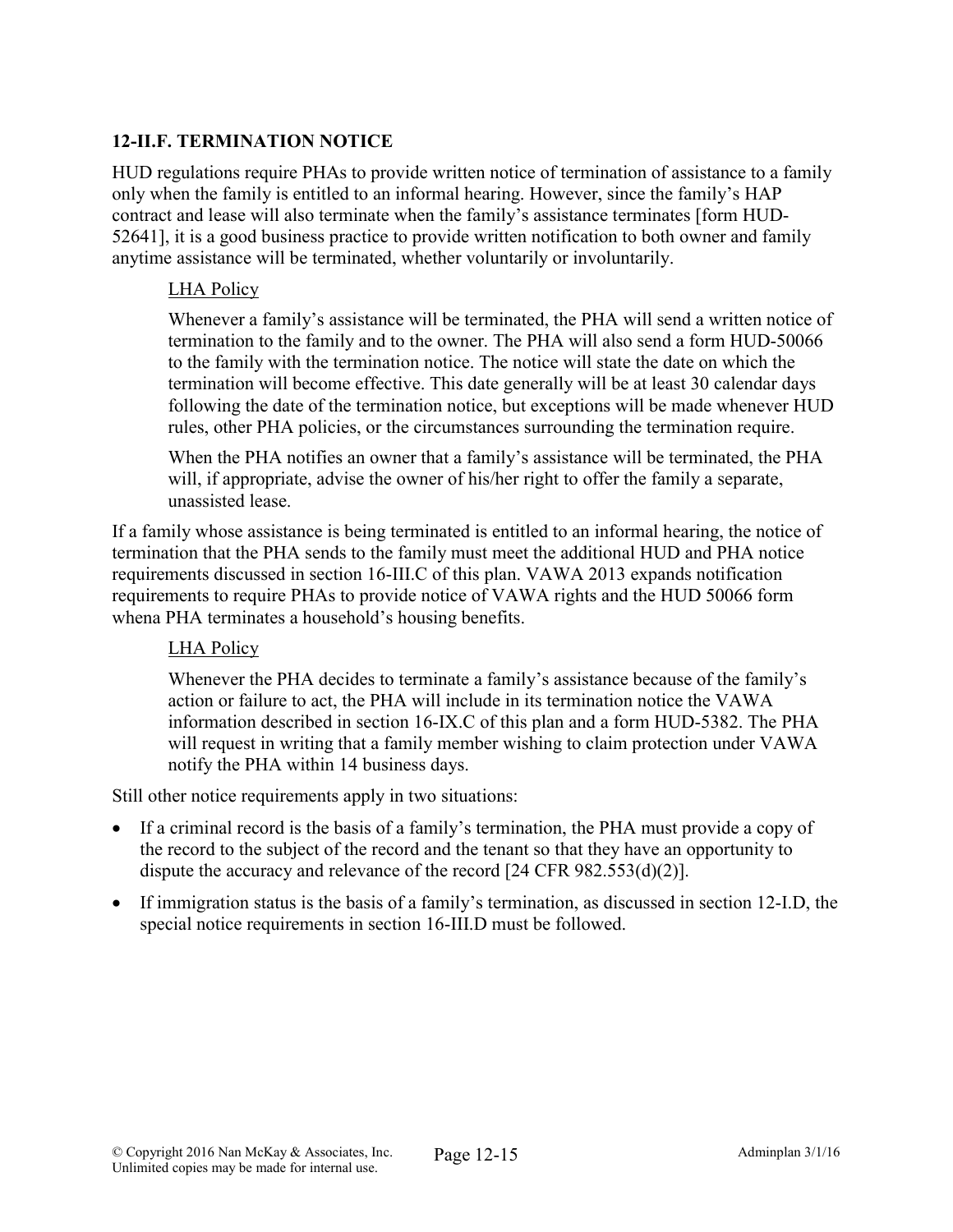# PART III: TERMINATION OF TENANCY BY THE OWNER

# 12-III.A. OVERVIEW

Termination of an assisted tenancy is a matter between the owner and the family; the PHA is not directly involved. However, the owner is under some constraints when terminating an assisted tenancy. Termination of tenancy for certain reasons will also result in termination of assistance as discussed in this section.

### 12-III.B. GROUNDS FOR OWNER TERMINATION OF TENANCY [24 CFR 982.310, 24 CFR 5.2005(c), and Form HUD-52641-A, Tenancy Addendum]

During the term of the lease, the owner is not permitted to terminate the tenancy except for serious or repeated violations of the lease, certain violations of state or local law, or other good cause.

#### Serious or Repeated Lease Violations

The owner is permitted to terminate the family's tenancy for serious or repeated violations of the terms and conditions of the lease, except when the violations are related to incidents of actual or threatened domestic violence, dating violence, sexual assault or stalking and the victim is protected from eviction by the Violence against Women Act of 2013 (see section 12-II.E). A serious lease violation includes failure to pay rent or other amounts due under the lease. However, the PHA's failure to make a HAP payment to the owner is not a violation of the lease between the family and the owner.

### Violation of Federal, State, or Local Law

The owner is permitted to terminate the tenancy if a family member violates federal, state, or local law that imposes obligations in connection with the occupancy or use of the premises.

# Criminal Activity or Alcohol Abuse

The owner may terminate tenancy during the term of the lease if any *covered person*—meaning any member of the household, a guest, or another person under the tenant's control—commits any of the following types of criminal activity (for applicable definitions see 24 CFR 5.100):

- Any criminal activity that threatens the health or safety of, or the right to peaceful enjoyment of the premises by, other residents (including property management staff residing on the premises)
- Any criminal activity that threatens the health or safety of, or the right to peaceful enjoyment of their residences by, persons residing in the immediate vicinity of the premises
- Any violent criminal activity on or near the premises
- Any drug-related criminal activity on or near the premises

However, in the case of criminal activity directly related to domestic violence, dating violence, sexual assault or stalking, if the tenant or an affiliated individual is the victim, the criminal activity may not be construed as cause for terminating the victim's tenancy (see section 12-II.E).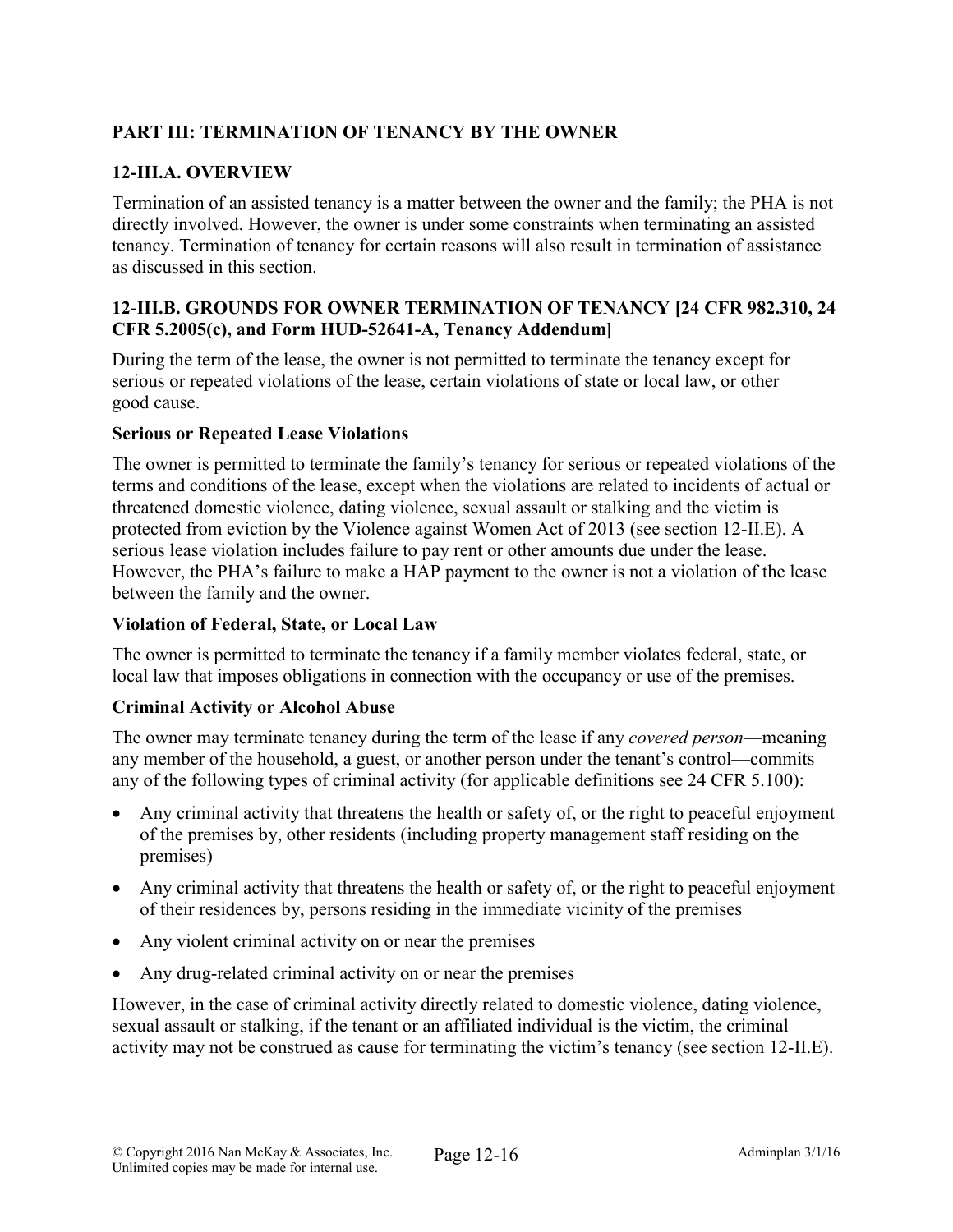The owner may terminate tenancy during the term of the lease if any member of the household is:

- Fleeing to avoid prosecution, custody, or confinement after conviction for a crime or an attempt to commit a crime that is a felony under the laws of the place from which the individual flees, or that, in the case of the State of New Jersey, is a high misdemeanor; or
- Violating a condition of probation or parole imposed under federal or state law.

The owner may terminate tenancy during the term of the lease if any member of the household has engaged in abuse of alcohol that threatens the health, safety, or right to peaceful enjoyment of the premises by other residents.

### *Evidence of Criminal Activity*

The owner may terminate tenancy and evict by judicial action a family for criminal activity by a covered person if the owner determines the covered person has engaged in the criminal activity, regardless of whether the covered person has been arrested or convicted for such activity and without satisfying the standard of proof used for a criminal conviction. This is the case except in certain incidents where the criminal activity directly relates to domestic violence, dating violence, sexual assault, or stalking, and the tenant or an affiliated individual is the victim or threatened victim of the domestic violence, dating violence, sexual assault, or stalking.

#### Other Good Cause

During the initial lease term, the owner may not terminate the tenancy for "other good cause" unless the owner is terminating the tenancy because of something the family did or failed to do. During the initial lease term or during any extension term, other good cause includes the disturbance of neighbors, destruction of property, or living or housekeeping habits that cause damage to the unit or premises.

After the initial lease term, "other good cause" for termination of tenancy by the owner includes:

- Failure by the family to accept the offer of a new lease or revision
- The owner's desire to use the unit for personal or family use, or for a purpose other than as a residential rental unit
- A business or economic reason for termination of the tenancy (such as sale of the property, renovation of the unit, or desire to lease the unit at a higher rent)

After the initial lease term, the owner may give the family notice at any time, in accordance with the terms of the lease.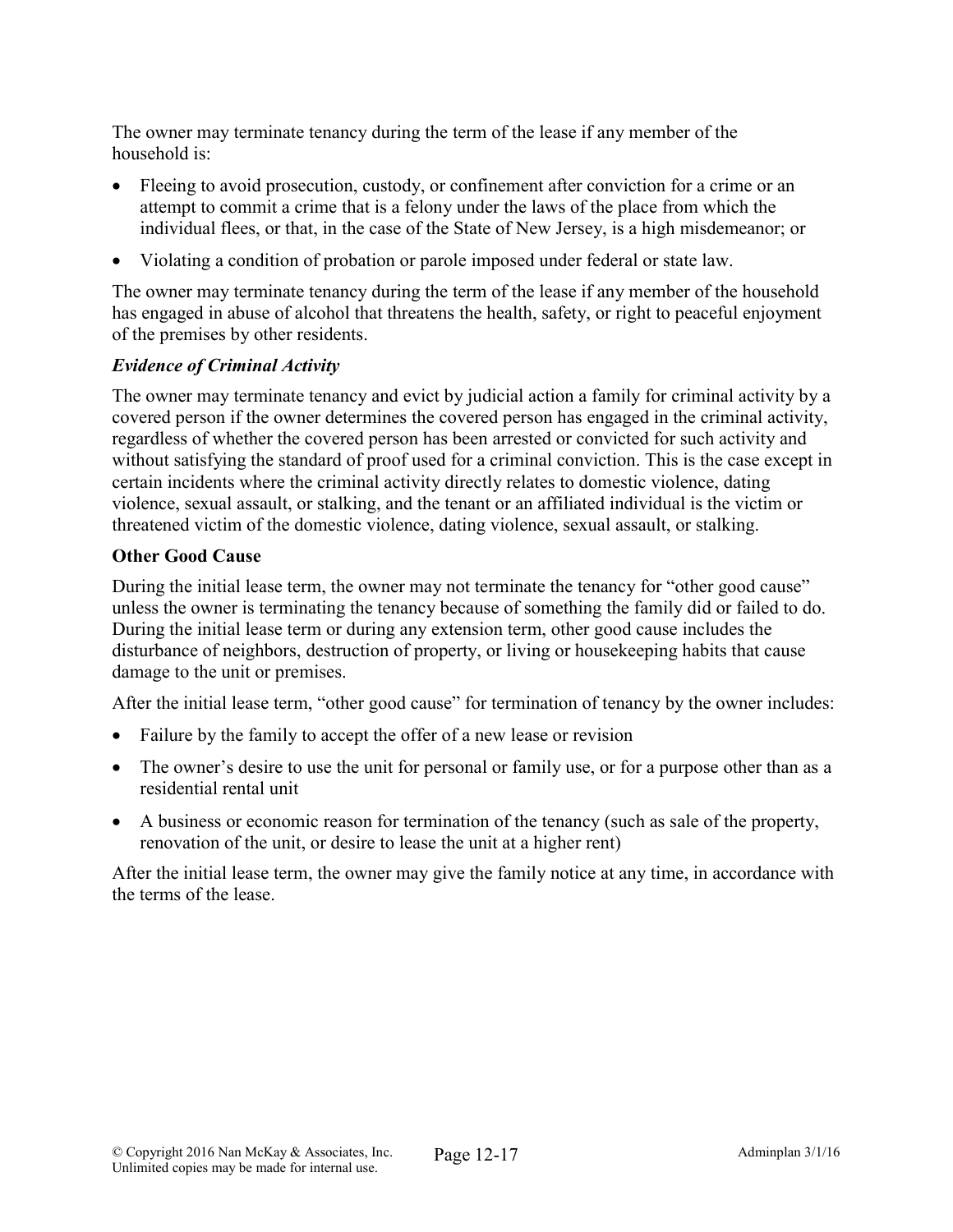# 12-III.C. EVICTION [24 CFR 982.310(e) and (f) and Form HUD-52641-A, Tenancy Addendum]

The owner must give the tenant a written notice that specifies the grounds for termination of tenancy during the term of the lease. The tenancy does not terminate before the owner has given this notice, and the notice must be given at or before commencement of the eviction action.

The notice of grounds may be included in, or may be combined with, any owner eviction notice to the tenant.

Owner eviction notice means a notice to vacate, or a complaint or other initial pleading used under state or local law to commence an eviction action. The owner may only evict the tenant from the unit by instituting a court action. The owner must give the PHA a copy of any eviction notice at the same time the owner notifies the family. The family is also required to give the PHA a copy of any eviction notice (see Chapter 5).

#### LHA Policy

If the eviction action is finalized in court, the owner must provide the PHA with documentation related to the eviction, including notice of the eviction date, as soon as possible, but no later than 5 business days following the court-ordered eviction.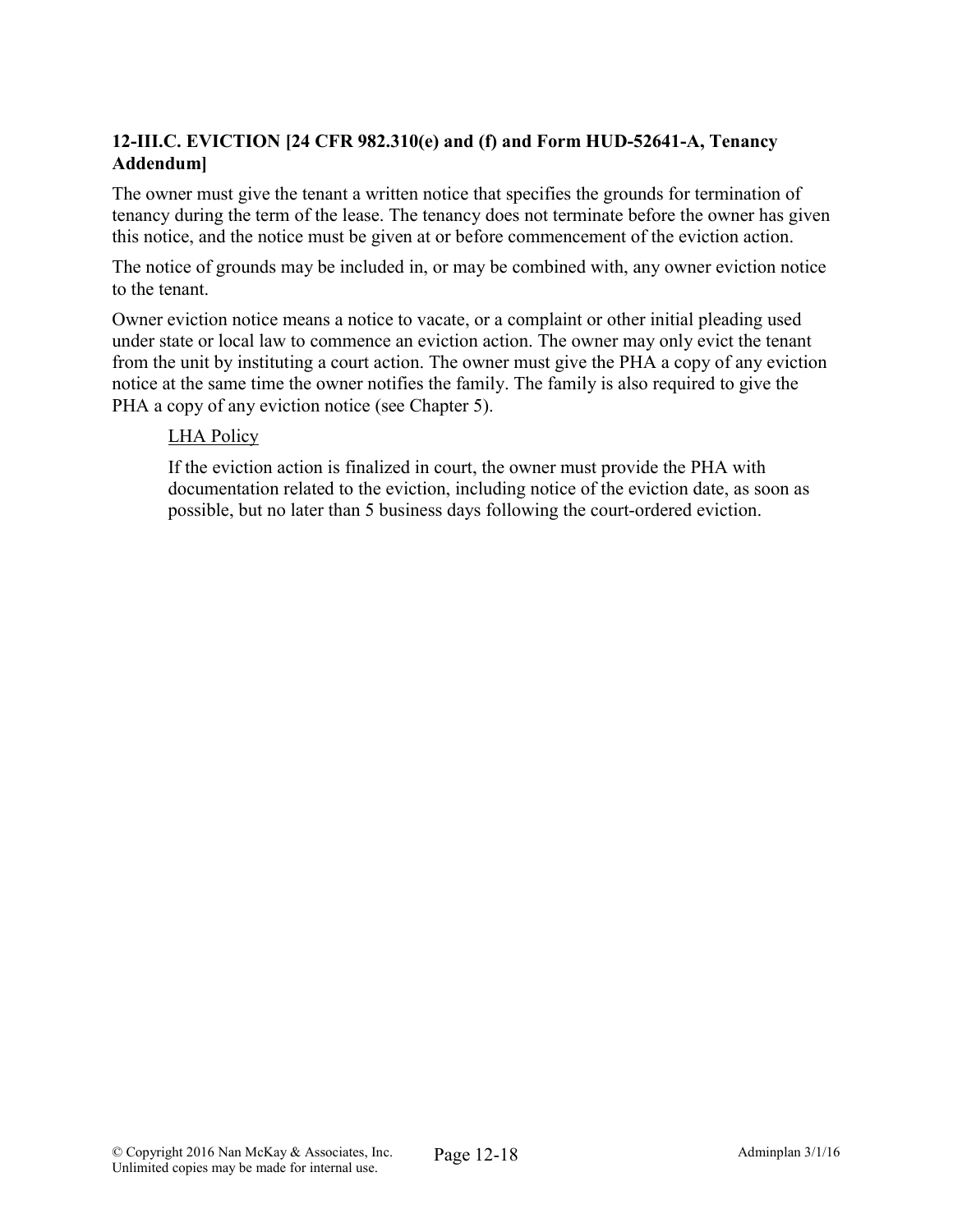# 12-III.D. DECIDING WHETHER TO TERMINATE TENANCY [24 CFR 982.310(h), 24 CFR 982.310(h)(4)]

An owner who has grounds to terminate a tenancy is not required to do so, and may consider all of the circumstances relevant to a particular case before making a decision. These might include:

- The nature of the offending action
- The seriousness of the offending action;
- The effect on the community of the termination, or of the owner's failure to terminate the tenancy;
- The extent of participation by the leaseholder in the offending action;
- The effect of termination of tenancy on household members not involved in the offending activity;
- The demand for assisted housing by families who will adhere to lease responsibilities;
- The extent to which the leaseholder has shown personal responsibility and taken all reasonable steps to prevent or mitigate the offending action;
- The effect of the owner's action on the integrity of the program.

The owner may require a family to exclude a household member in order to continue to reside in the assisted unit, where that household member has participated in or been culpable for action or failure to act that warrants termination.

In determining whether to terminate tenancy for illegal use of drugs or alcohol abuse by a household member who is no longer engaged in such behavior, the owner may consider whether such household member is participating in or has successfully completed a supervised drug or alcohol rehabilitation program, or has otherwise been rehabilitated successfully (42 U.S.C. 13661). For this purpose, the owner may require the tenant to submit evidence of the household member's current participation in, or successful completion of, a supervised drug or alcohol rehabilitation program or evidence of otherwise having been rehabilitated successfully.

The owner's termination of tenancy actions must be consistent with the fair housing and equal opportunity provisions in 24 CFR 5.105.

An owner's decision to terminate tenancy for incidents related to domestic violence, dating violence, sexual assault or stalking is limited by the Violence against Women Act of 2013 (VAWA) and the conforming regulations in 24 CFR Part 5, Subpart L. (See section 12-II.E.)

# 12-III.E. EFFECT OF TENANCY TERMINATION ON THE FAMILY'S ASSISTANCE

If a termination is not due to a serious or repeated violation of the lease, and if the PHA has no other grounds for termination of assistance, the PHA may issue a new voucher so that the family can move with continued assistance (see Chapter 10).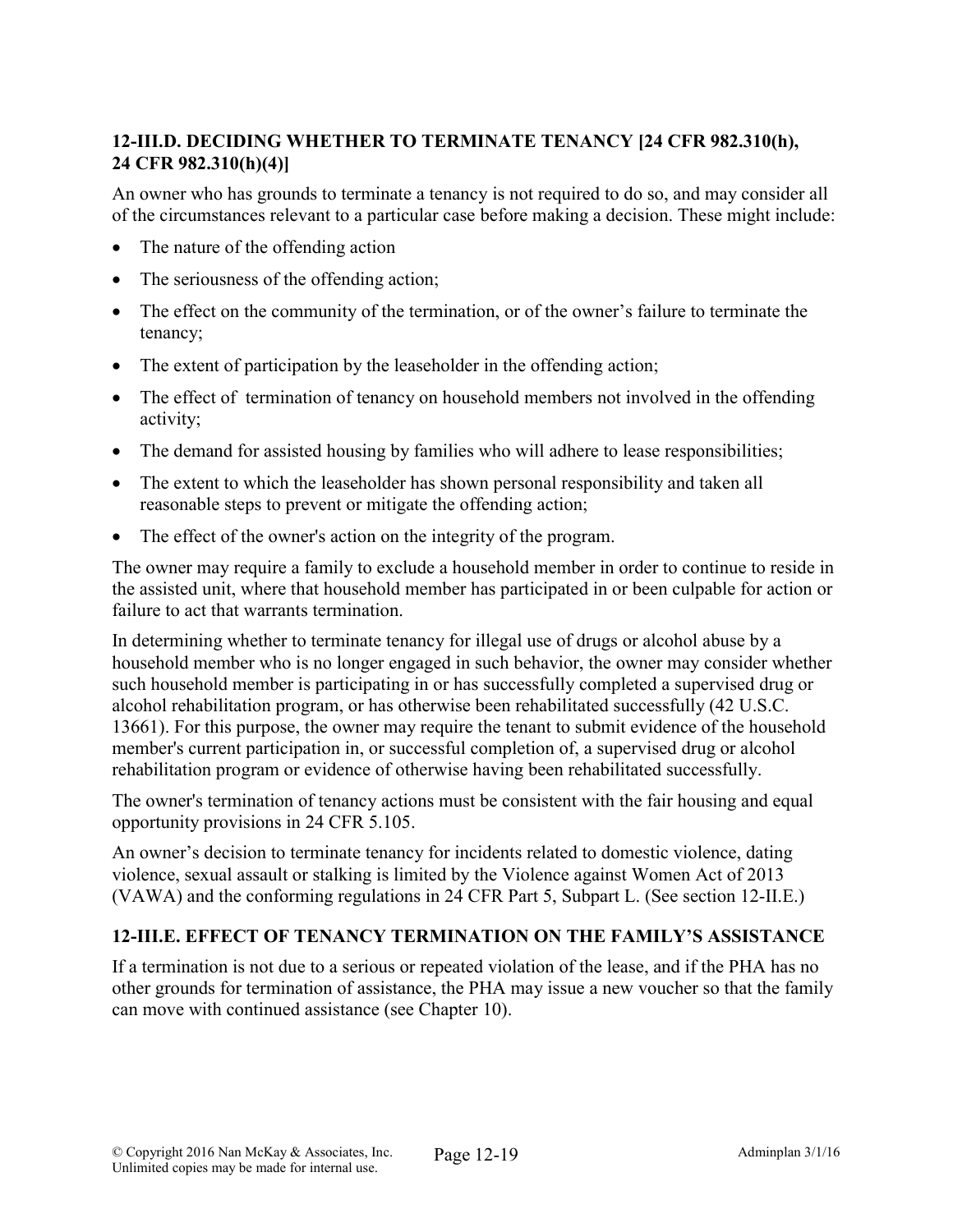# EXHIBIT 12-1: STATEMENT OF FAMILY OBLIGATIONS

Following is a listing of a participant family's obligations under the HCV program:

- The family must supply any information that the PHA or HUD determines to be necessary, including submission of required evidence of citizenship or eligible immigration status.
- The family must supply any information requested by the PHA or HUD for use in a regularly scheduled reexamination or interim reexamination of family income and composition.
- The family must disclose and verify social security numbers and sign and submit consent forms for obtaining information.
- Any information supplied by the family must be true and complete.
- The family is responsible for any Housing Quality Standards (HQS) breach by the family caused by failure to pay tenant-provided utilities or appliances, or damages to the dwelling unit or premises beyond normal wear and tear caused by any member of the household or guest.

#### LHA Policy

Damages beyond normal wear and tear will be considered to be damages which could be assessed against the security deposit.

- The family must allow the PHA to inspect the unit at reasonable times and after reasonable notice, as described in Chapter 8 of this plan.
- The family must not commit any serious or repeated violation of the lease.

#### LHA Policy

The PHA will determine if a family has committed serious or repeated violations of the lease based on available evidence, including but not limited to, a court-ordered eviction or an owner's notice to evict.

*Serious and repeated lease violations* will include, but not be limited to, nonpayment of rent, disturbance of neighbors, destruction of property, living or housekeeping habits that cause damage to the unit or premises, and criminal activity. Generally, the criterion to be used will be whether or not the reason for the eviction was the fault of the tenant or guests. Any incidents of, or criminal activity related to, domestic violence, dating violence, sexual assault or stalking will not be construed as serious or repeated lease violations by the victim  $[24 \text{ CFR } 5.2005(c)(1)].$ 

• The family must notify the PHA and the owner before moving out of the unit or terminating the lease.

#### LHA Policy

The family must comply with lease requirements regarding written notice to the owner. The family must provide written notice to the PHA at the same time the owner is notified.

- The family must promptly give the PHA a copy of any owner eviction notice.
- The family must use the assisted unit for residence by the family. The unit must be the family's only residence.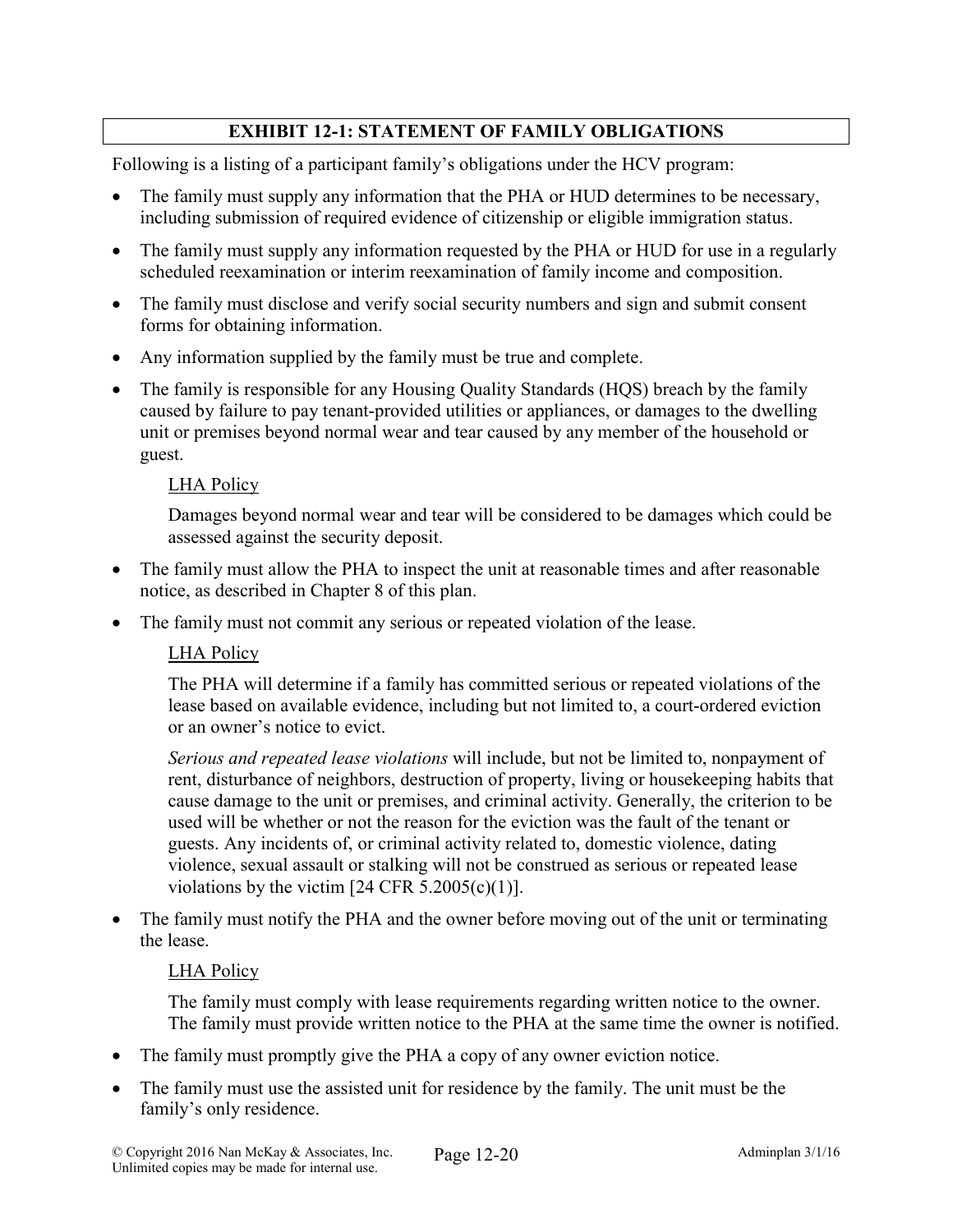The composition of the assisted family residing in the unit must be approved by the PHA. The family must promptly notify the PHA in writing of the birth, adoption, or court-awarded custody of a child. The family must request PHA approval to add any other family member as an occupant of the unit.

# LHA Policy

The request to add a family member must be submitted in writing and approved prior to the person moving into the unit. The PHA will determine eligibility of the new member in accordance with the policies in Chapter 3.

- The family must promptly notify the PHA in writing if any family member no longer lives in the unit.
- If the PHA has given approval, a foster child or a live-in aide may reside in the unit. The PHA has the discretion to adopt reasonable policies concerning residency by a foster child or a live-in aide, and to define when PHA consent may be given or denied. For policies related to the request and approval/disapproval of foster children, foster adults, and live-in aides, see Chapter 3 (Sections I.K and I.M), and Chapter 11 (Section II.B).
- The family must not sublease the unit, assign the lease, or transfer the unit.

# LHA Policy

Subleasing includes receiving payment to cover rent and utility costs by a person living in the unit who is not listed as a family member.

- The family must supply any information requested by the PHA to verify that the family is living in the unit or information related to family absence from the unit.
- The family must promptly notify the PHA when the family is absent from the unit.

# LHA Policy

Notice is required under this provision only when all family members will be absent from the unit for an extended period. An extended period is defined as any period greater than 30 calendar days. Written notice must be provided to the PHA at the start of the extended absence.

- The family must pay utility bills and provide and maintain any appliances that the owner is not required to provide under the lease [Form HUD-52646, Voucher].
- The family must not own or have any interest in the unit, (other than in a cooperative and owners of a manufactured home leasing a manufactured home space).
- Family members must not commit fraud, bribery, or any other corrupt or criminal act in connection with the program. (See Chapter 14, Program Integrity for additional information).
- Family members must not engage in drug-related criminal activity or violent criminal activity or other criminal activity that threatens the health, safety or right to peaceful enjoyment of other residents and persons residing in the immediate vicinity of the premises. See Chapter 12 for HUD and PHA policies related to drug-related and violent criminal activity.